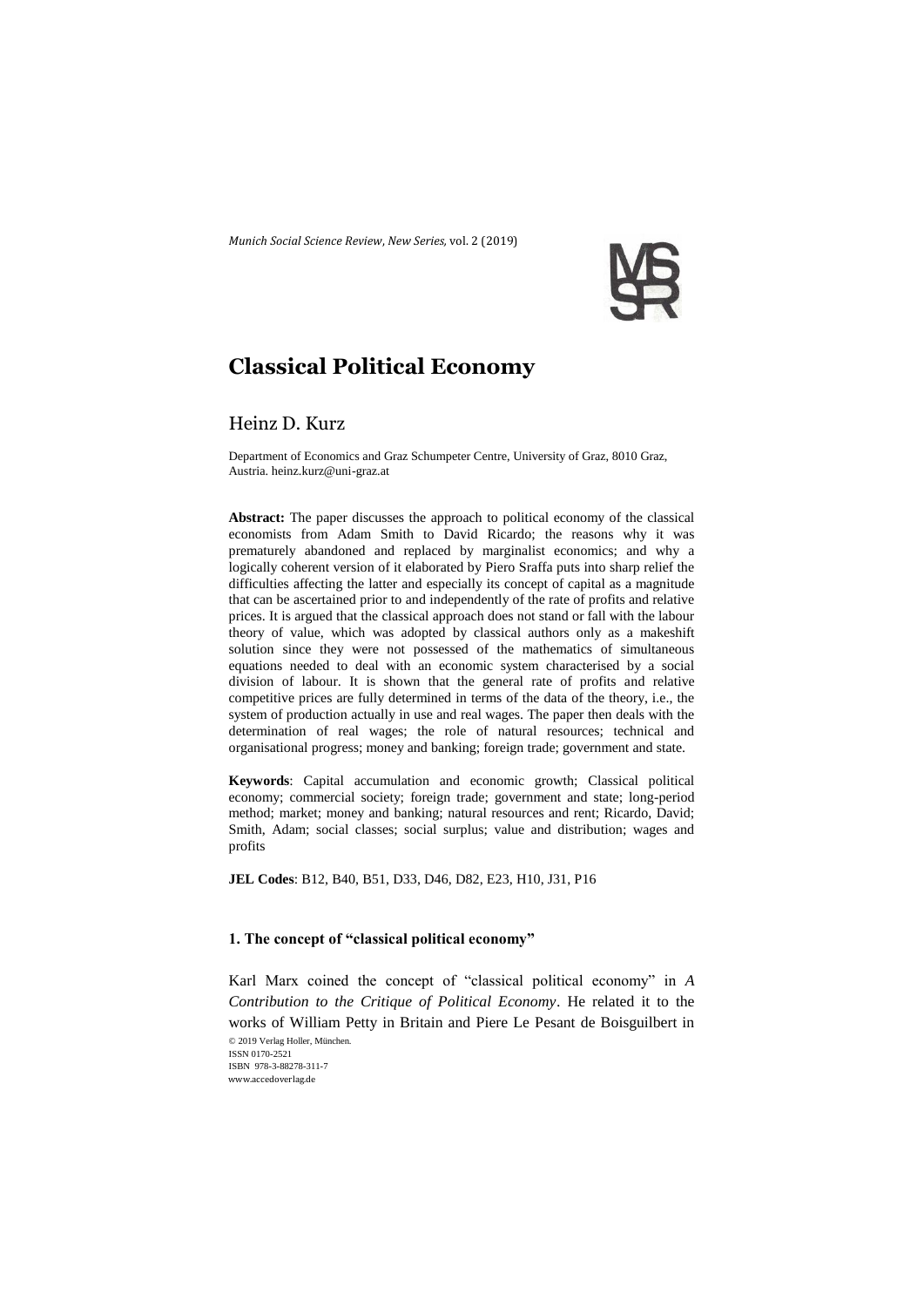France in the seventeenth century up until to the works of David Ricardo in Britain and Simonde de Sismondi in France at the beginning of the nineteenth century (see Marx [1859] 1970: 52). In his *Theories of Surplus Value* Marx referred to the classical political economists as including the Physiocrats, Adam Smith and Ricardo, who sought "to grasp the inner connection of the phenomena" under consideration ([1861-3] 1988: 358). In volume I of *Capital* he contrasted classical political economy and "vulgar economy", which is said to deal with "appearances only" (Marx [1867] 1954: 85 n.). Marx called Ricardo "the last great representative" of classical political economy, a view Joseph A. Schumpeter ([1912] 1954: 62-7) explicitly shared. Prominent authors including John R. McCulloch and John Stuart Mill, often regarded as main representatives of British classical political economy, Marx saw to be part of its decline.

Marx's concept was not generally accepted. Interpreters from Edwin Cannan (1893) to Mark Blaug (1987, 2008) and Denis O'Brien (1975, 2004) saw "classical political economy" to refer to pre-marginalist analysis in the period roughly from the mid eighteenth to the mid nineteenth century.<sup>1</sup> In this view it was an early and rude version of demand-andsupply analysis, with the focus on production and the supply side and consumption and the demand side still in their infancy. The alleged "shortcoming" involved was overcome, it was contended, by the development of marginal utility theory in the second half of the nineteenth century. The idea underlying this perspective was that as a scientific subject the discipline progressed from its early beginnings to its modern constructions, involving the elaboration of ever more sophisticated, rich and coherent versions of demand-and-supply theory. In this view there was only a single kind of economic analysis – demand-and-supply theory – which provided us with a more and more thorough and correct understanding of the economic phenomena under consideration. However, as we shall see, this view cannot be sustained. Classical and marginalist

-

<sup>&</sup>lt;sup>1</sup> It deserves to be mentioned that marginalist theory is also known under the name of "neoclassical economics," a term coined by Thorstein Veblen in 1900. Veblen responded to Alfred Marshall's claim that marginalist theory consisted simply in the further cultivation of the seed planted at the time of the classical authors, thus the name *neo*classical. However, Veblen saw that the neoclassical school had very little in common with other schools, including the classical one.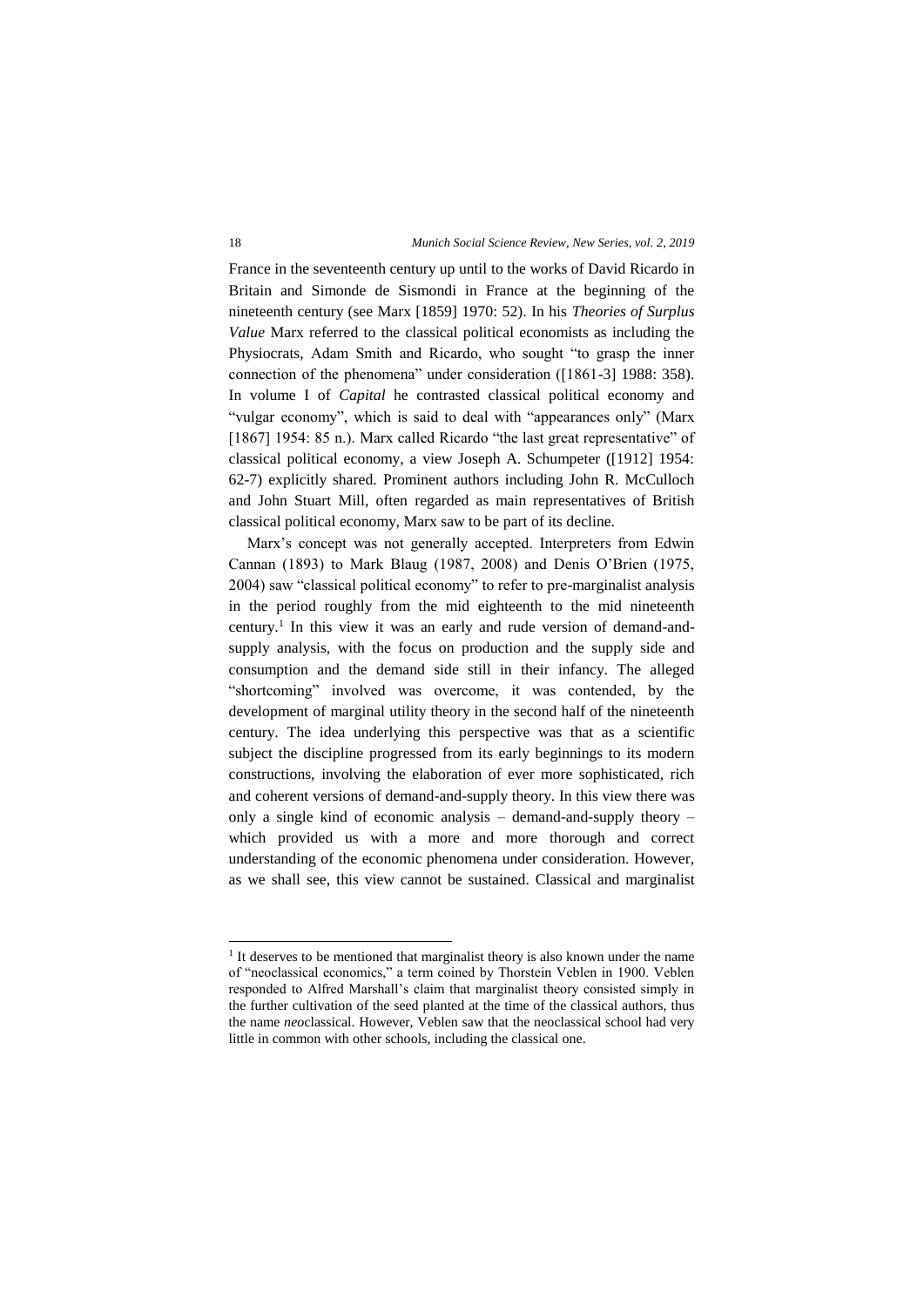economics differ in important respects – the former is not simply an early and rude precursor of the latter.

# **2. Method and content**

Clearly, demand and supply play some role in every kind of economic analysis, classical, marginalist, Marxist, Austrian or other. The question is: precisely *which* role? We shall see that in this regard there are fundamental differences between the classical authors and the marginalists. (See on this Kurz (2016: chaps 2 and 4).) These differences have their roots in fundamentally different methodological outlooks on the subject. Most importantly, the classical economists took the socio-economic system as they found it, stratified in social classes – workers, landowners and capitalists – who perform different roles in the process of the production, distribution and use of commodities and the wealth of a nation. In the tradition of Aristotle's *zoon politicon* (ζώον πολιτικόν), individuals are seen as social beings whose motivations, aspirations, capabilities and so on are largely shaped by society or the milieu from which they come.

Another characteristic feature of the classical authors is their *objectivist* point of view. This was most effectively expressed by William Petty, who advocated a "physician's outlook" on economic problems and decided to express himself "in terms of *Number*, *Weight*, or *Measure* ... and to consider only such Cases, as have visible Foundations in Nature, leaving those that depend upon the mutable Minds, Opinions, Appetites, and Passions of particular Men, to the Consideration of others." Interestingly, the alternative he described fits rather well marginal utility theory and thus an important pillar of marginalism (the other one being marginal productivity theory). In a similar vein, James Mill, a friend of Ricardo (and the father of John Stuart Mill), put forward the remarkable proposition: "The agents of production are the commodities themselves ... They are the food of the labourer, the tools and the machines with which he works, and the raw materials which he works upon" (Mill 1926: 165). Production, these authors insisted, is a process of "productive consumption," in which various commodities (means of production and means of subsistence of workers) have necessarily to be "destroyed," in order to get some other commodities, and the amounts that have to be destroyed reflect the "difficulty" of getting them.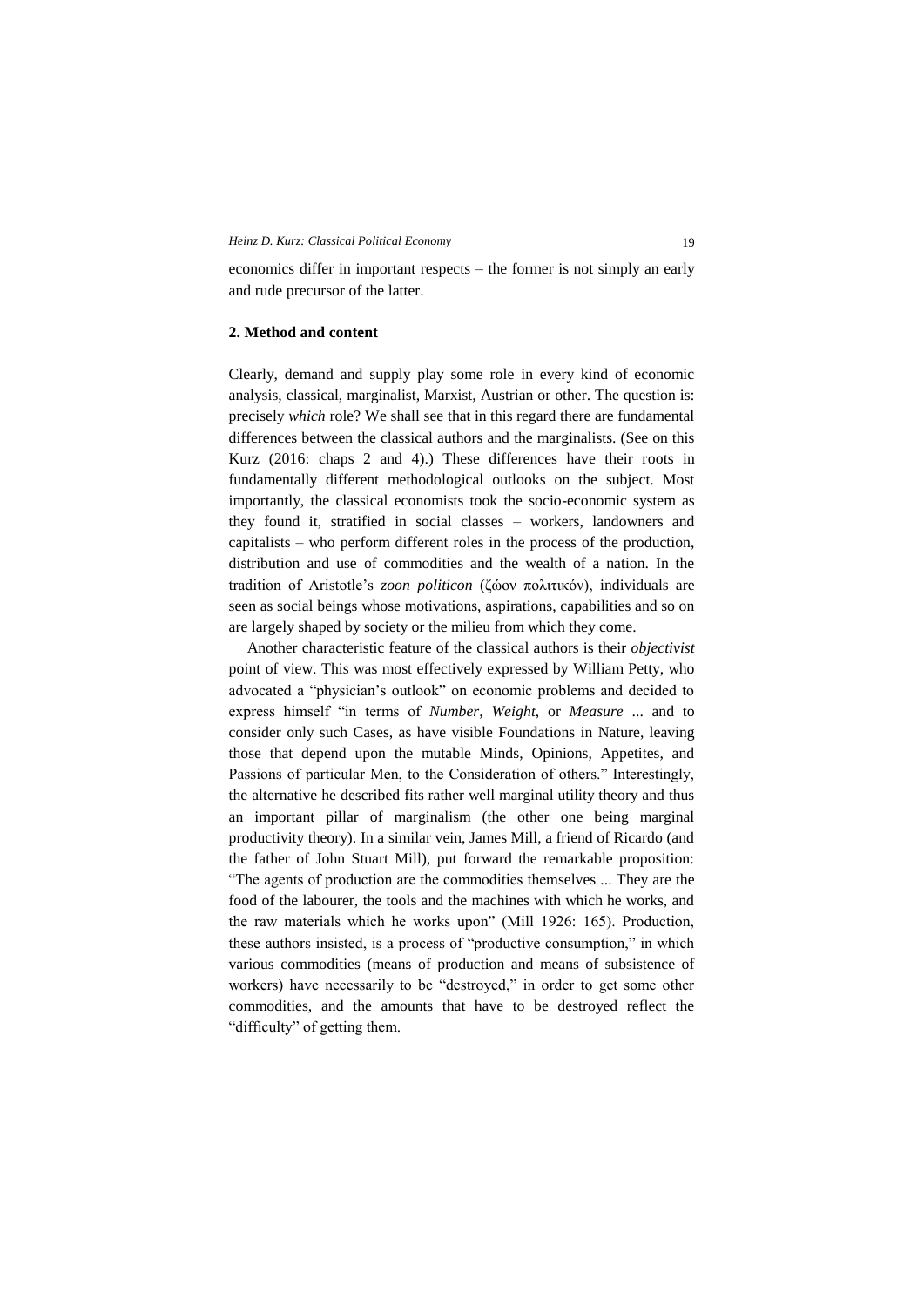### 20 *Munich Social Science Review, New Series, vol. 2, 2019*

The focus of attention in classical political economy is on the coordination of economic activities via interdependent markets within a system of the *social division of labour*. Which conditions have to be met for an economy in order to reproduce itself, when will it develop and grow, when stagnate or shrink? The issues of socio-economic *reproduction* and *development* assume centre stage in the analysis. The approach is systemic and general – it looks at the economy as a whole and its interrelated parts and seeks to understand its "law of motion" (Karl Marx). The main problem dealt with is the dynamic behaviour of the system: an investigation of its static properties is only a step towards this goal. Important elements in this colossal painting of socio-economic life are the following: the factors affecting the pace at which capital accumulates; the determinants of the growth of population; the impact of technical change triggered by competitive conditions on economic growth and income distribution; the role of the scarcity of renewable and the exhaustion of depletable resources in all this; the conflict over the distribution of income between workers and the propertied classes and between capitalists and landowners; the role of money and the banking sector in easing economic transactions, but also in endangering the stability of the system; foreign trade as an important channel to deepen the division of labour and raise labour productivity; and the means and ways government has to influence the course of things.

In contrast, marginalist authors start from the behaviour of the needy individual.<sup>2</sup> This leads to the elaboration of Robinsonades, contemplating the production and consumption of an isolated agent such as Robinson Crusoe (before he met Friday) in Daniel Defoe's novel with the same title. Marginalist economics, as Lionel Robbins (1932) put it, studies "human behavior as a relationship between ends and scarce means which have alternative uses." *Homo oeconomicus*, economic man, enters and soon completely occupies the stage. Marginalism endorses *methodological individualism*, which does not take society as we encounter it, but seeks to reconstruct it in terms of the interaction of self-seeking individuals. The perspective assumed revolves around the concept of the *scarcity* of goods and services and the options available to *homo oeconomicus* to make the best of it. Within this framework social relations may be relatively

1

 $2$  For details, see Kurz (2016: chap. 5).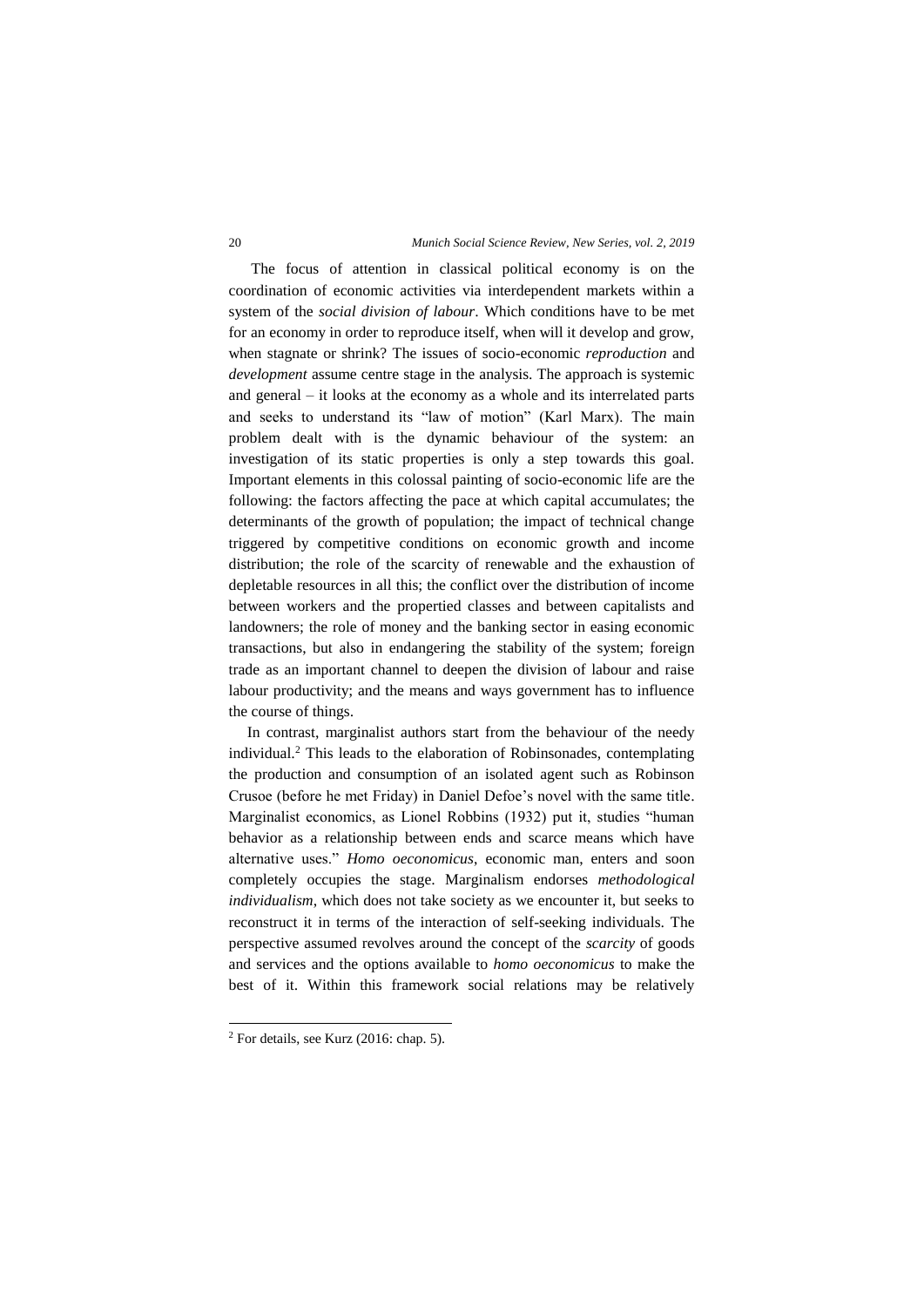unimportant and economic interaction weak. Depending on the set of givens or data of the theory – preferences of agents, their initial endowments of goods and means of production and the set of technical alternatives from which they can choose to produce the various goods – an *equilibrium* may exist in which several agents (in the extreme: all of them) remain in a state of autarky and only a few (none) get involved in what a commentator once called "a little trading on the side." As can be shown, social cohesion vanishes entirely when one takes the spatial dimension of economic activity into account in the simplest case possible. Then the competitive price mechanism can explain neither the emergence of spatial economic concentration nor extensive trade streams. In fact, with constant returns to scale, economic activity will be evenly distributed across a homogeneous plain, carried out by autarkic units of production and consumption. There is no society in any meaningful sense.

This paper is based analytically on the most advanced form of classical political economy represented by Sraffa (1951, 1960). Space limitations prevent me from providing a full exposition of its fascinating details and a comprehensive treatment of the subject matter. At the same time an attempt will be made to be faithful to what major classical authors actually wrote. This applies especially to Ricardo's writings, because we owe him important insights into the working of the economic system and corrections of the doctrine of Adam Smith. While a common core can be discerned in the economic analyses of the classical authors, which consists essentially in their explanation of all property incomes (rents, profits and interest) in terms of the *surplus product* that obtains for a given system of production in use and given real wages, differences between them can only be touched upon in passing. For a discussion of similarities and differences between them, see, inter alia, Garegnani (1984), Kurz and Salvadori (1995, 1998) and Kurz (2010, 2015, 2016).

## **3. Political economy, economics, sociology**

The difference between the two kinds of approaches, classical and marginalist, is well expressed in the distinction between *political economy* and *economics*, the former being used for the classical and the latter for the marginalist school of thought. Closely related is the fact that at the time of the classical economists a separate discipline, *sociology*, did not yet exist. Sociology is widely seen to go back, in France, to Auguste Comte's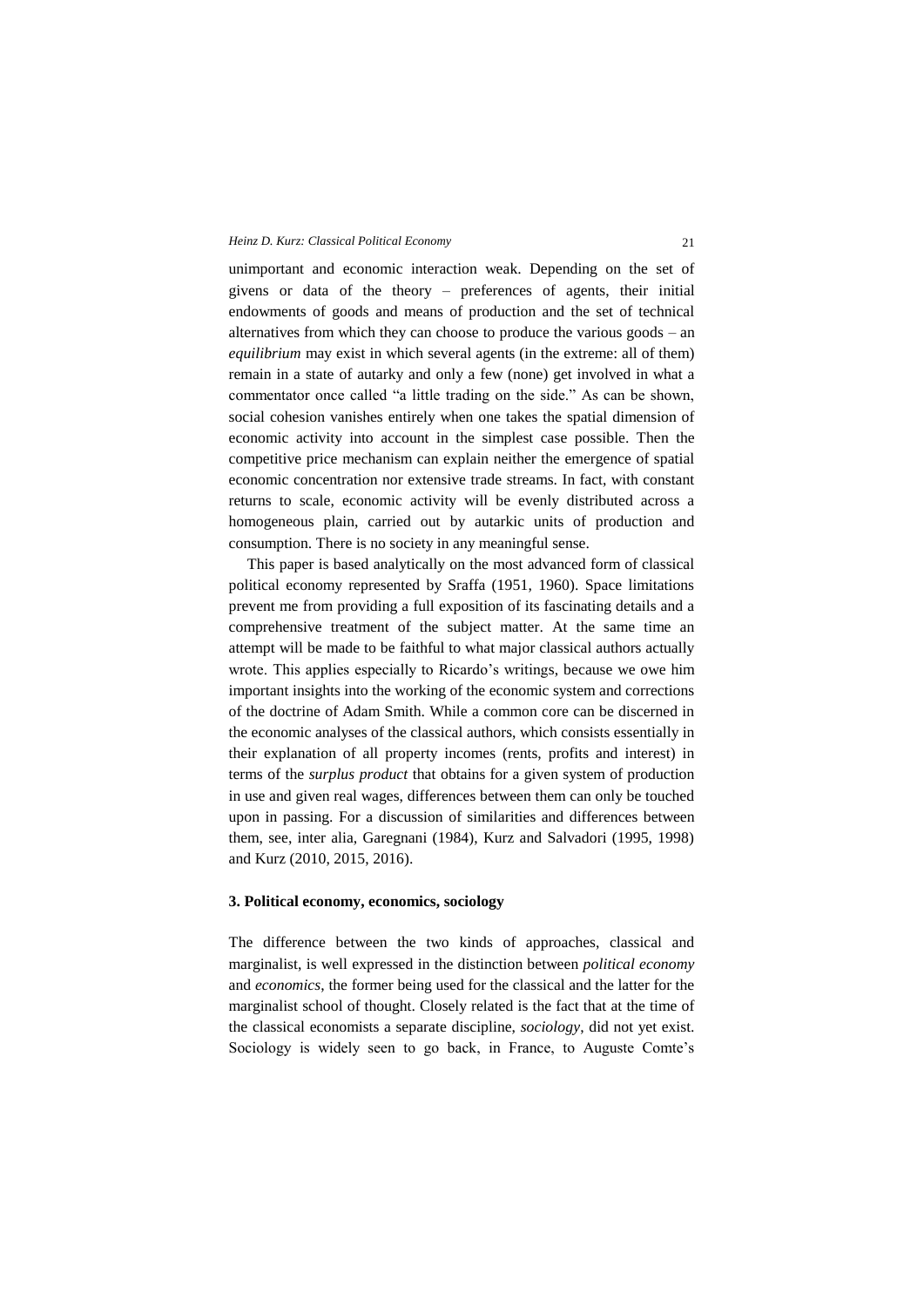lectures on positive philosophy in the late 1830s. Conceived as the investigation of complex social facts, he saw sociology to be the last discipline in his classification of the sciences after mathematics, astronomy, physics, chemistry and biology to reach the status of a positive science. It came last because of the extreme complexity of its explanandum. Eighteenth century political economy, Comte was convinced, was still primitive and lacked the necessary precision with which the phenomena under consideration ought to be determined. He also insisted that political economy relied too much on egoism, whereas what was needed in modern industrial societies was to contain it in terms of altruism. It deserves to be mentioned that especially the German Historical School was also a movement that found fault with the focus on *homo oeconomicus* and a narrow concept of rationality. Sociological inquiry, the study of social relationships and interaction, clearly predates the proper foundation of the discipline and was an integral part of classical political economy. The need for a separate discipline with this name was especially felt only after marginalism and *homo oeconomicus* had begun to disseminate and gain in importance, which implied removing from the economic discourse sociological themes, concerns and concepts, including that of social class.

### **4. Homo mercans, homo laborans and homo inventivus**

In order to understand the economic world, one has to understand human beings, man's nature and disposition, his innate characteristic features, his urges and desires, his physical, mental and emotional faculties, and so on. In *A Treatise of Human Nature* (1739) David Hume (1711-1776) developed a naturalistic view of man and opposed philosophical rationalism by arguing that passion rather than reason governs human behaviour. Adam Smith in *The Theory of Moral Sentiments* (1759) took issue with the moral doctrines of his time and argued that moral judgment is nothing innate to man but the result of a dynamic interaction of people. By observing others and the judgments they form of one-self and third parties, makes one aware of oneself and of how one is perceived by others. The natural desire to achieve "mutual sympathy of sentiments" with them shapes peoples' habits and eventually their norms of behaviour and conscience, which is the faculty that constrains self-interest. The way this is effectuated is via an "impartial spectator" – the "man within the breast"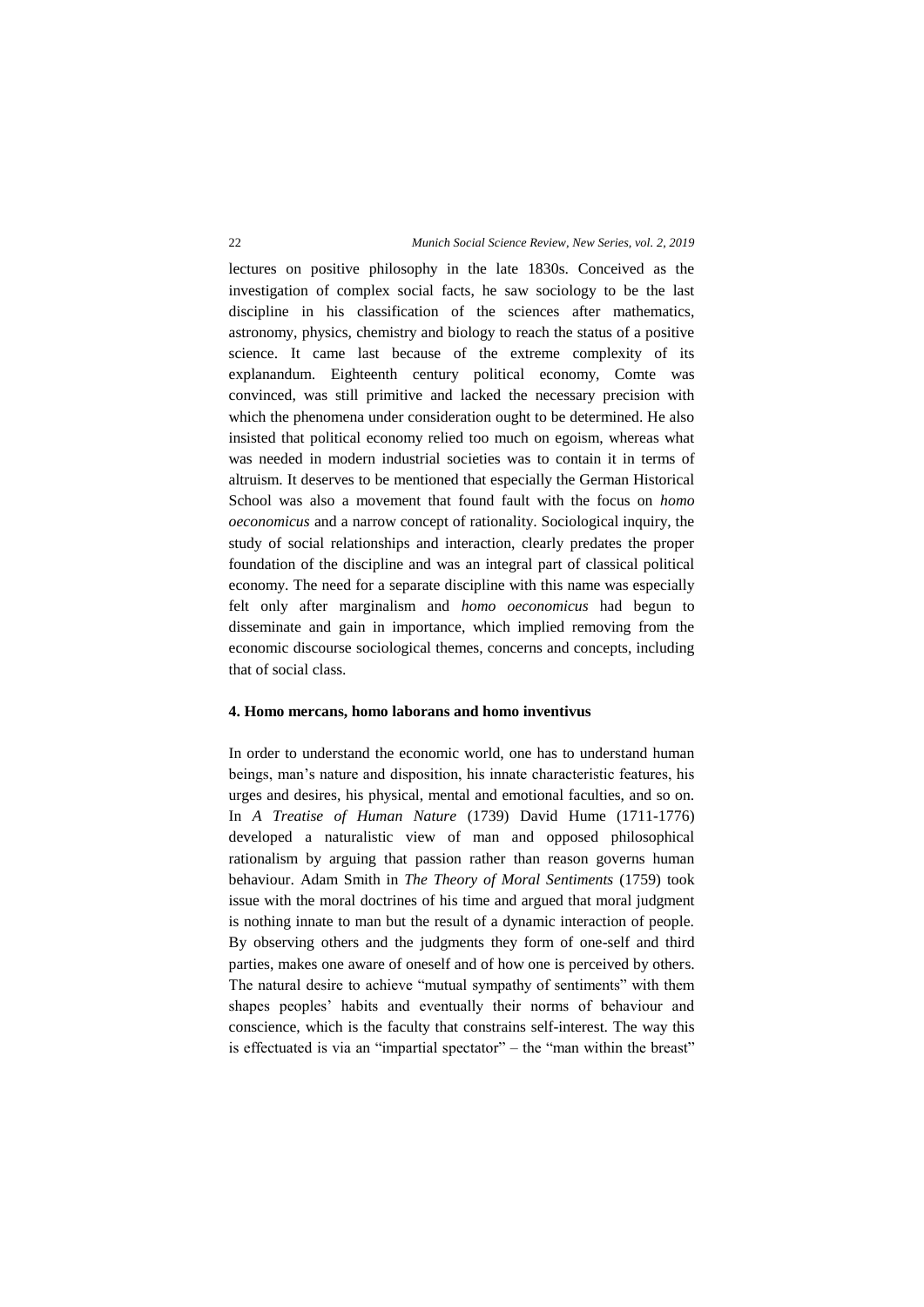– whose approval individuals seek. While in the *Theory of Moral Sentiments* Smith developed a theory of the roots of peoples' moral behaviour, in *An Inquiry into the Nature and Causes of the Wealth of Nations* (1776) he focused attention first and foremost on the economic sphere and therefore on self-interest. In this work he was especially concerned with how competition would serve as a device that holds selfinterest in check.<sup>3</sup>

In order to survive, humans have to consume, and in order to consume they have to produce. The starting point of Smith's is an empirical anthropology. Man has been endowed with faculties and motives that condition him towards association, cooperation and competition, development and growth. Smith discerned "a certain propensity in human nature ... to truck, barter, and exchange one thing for another" (WN I.ii.1). But man is not only able to communicate, truck, barter and exchange, he is also in need of it: "In civilized society he stands at all times in need of the cooperation and assistance of great multitudes, while his whole life is scarce sufficient to gain the friendship of a few persons" (WN I. ii.2). From this Smith concluded that:

man has almost constant occasion for the help of his brethren, and it is in vain for him to expect it from their benevolence only. He will be more likely to prevail if he can interest their self-love in his favour, and shew them that it is for their own advantage to do for him what he requires of them. Whoever offers to another a bargain of any kind, proposes to do this. Give me that which I want, and you shall have this which you want, is the meaning of every such offer; and it is in this manner that we obtain from one another the far greater part of those good offices which we stand in need of. (WN I.ii.2)

Smith exemplified the *double coincidence of wants* in one of the bestknown passages of the *Wealth of Nations*: "It is not from the benevolence of the butcher, the brewer, or the baker, that we expect our dinner, but

-

<sup>&</sup>lt;sup>3</sup> There has been a controversy about whether Smith's two major works are compatible with one another, known as "Das Adam Smith Problem." There is now widespread agreement that they are, with the two works emphasizing different aspects of human nature and the particular situations in which they come to the fore.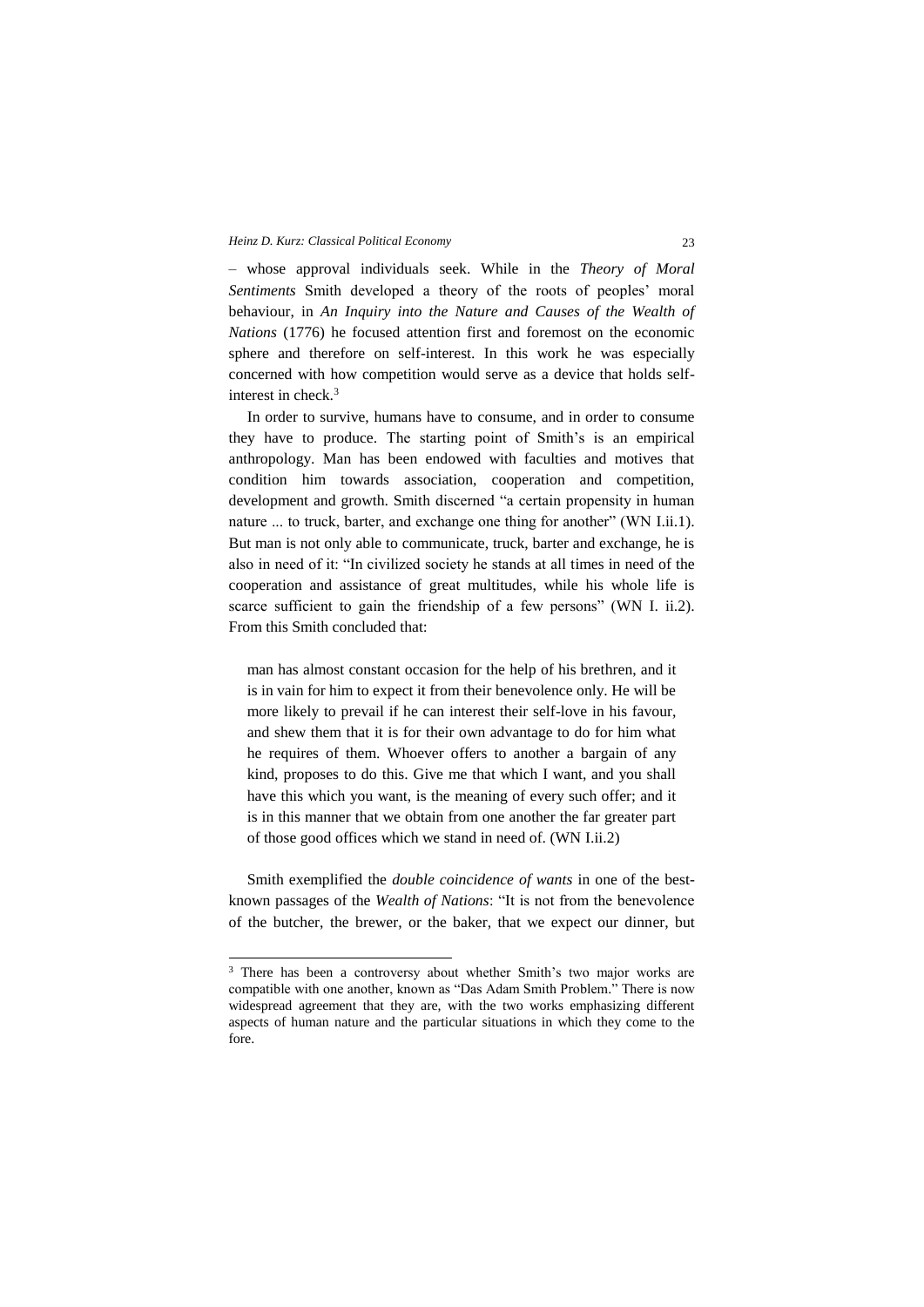from their regard to their own interest. We address ourselves, not to their humanity but to their self-love, and never talk to them of our own necessities but of their advantages" (WN I.ii.2). Finally, he also saw the division of labour – which in his view is the main source of material opulence – rooted in the propensity under consideration: "it is this same trucking disposition which originally gives occasion to the division of labour" (WN I.ii.3).

Hence, Smith established two crucial axioms upon which his analytical edifice rests:

1. The market is a natural form of organising economic affairs, because it reflects natural faculties of man.

2. Man's well-being depends on the proper exertion of his trucking disposition and thus on the functioning of markets, because they lead to an ever-deeper division of labour, increase labour productivity and raise income per capita, Smith's measure of the wealth of a nation.

Smith's economic agent is a *homo mercans* and *homo laborans*, but she is also a *homo inventivus*. Smith emphasized: "the desire of bettering our condition ... comes with us from the womb, and never leaves us till we go into the grave" (WN II.iii.28). It prompts people to save and accumulate capital, expand markets, deepen the division of labour and carry out "improvements" in each and every sector of the economy. It makes them invent machines to abbreviate the toil and trouble of work and to increase the social productivity of labour. In short, it makes them innovate and revolutionize production processes and economic organisation.

### **5. Socio-economic classes**

The classical economists distinguished between "three grand orders of men" or social classes – landlords, workers and capitalists. Interestingly, Smith classified them not only in terms of a single dimension: whether and which kind of property they possess – land and natural resources, labour power and industrial, commercial and financial capital. He also saw another dimension to be of great importance: social classes may be distinguished according their members' access to information and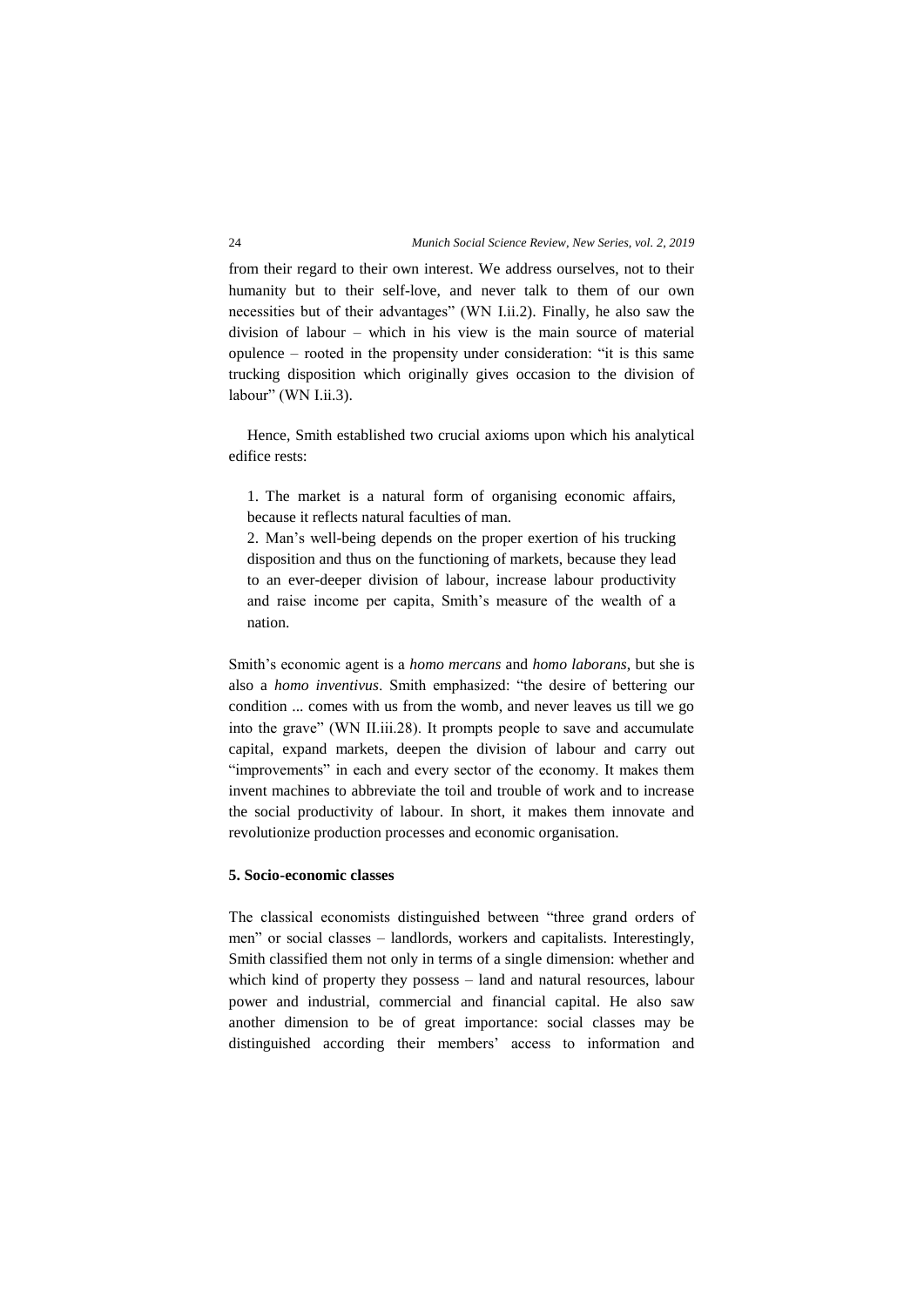knowledge. *Landlords*, Smith wrote, receive revenue (rent) that "costs them neither labour nor care, but comes to them ... independent of any plan or project of their own." This makes them indolent and "renders them too often, not only ignorant, but incapable of that application of mind which is necessary in order to foresee and understand the consequences of any publick regulation" (WN I.xi.p.8). Things are worse with respect to the second order of people: the *worker*'s "condition leaves him no time to receive the necessary information, and his education and habits are commonly such as to render him unfit to judge even though he was fully informed." The worker is most in danger of being manipulated: "In the publick deliberation, therefore, his voice is little heard and less regarded, except upon some particular occasions, when his clamour is animated, set on, and supported by his employers, *not for his, but their own particular purposes*" (WN I.xi.p.9; emphasis added). The people that are best informed in economic and political matters are *merchants* and *master manufacturers,* who "during their whole lives ... are engaged in plans and projects" and who therefore "have frequently more acuteness of understanding than the greater part of country gentlemen" (WN I.xi.p.10). These men, possessed of a "superior knowledge of their own interest," are on the one hand the source of economic development. Their selfishness may, however, be detrimental to the interests of the other classes and society at large, because they are keen "to narrow the competition [in order to raise] their profits above what they naturally would be, to levy, for their own benefit, an absurd tax upon the rest of their fellow-citizens." Smith added:

The proposal of any new law or regulation of commerce which comes from this order, ought always to be listened to with great precaution, and ought never to be adopted till after having been long and carefully examined, not only with the most scrupulous, but with the most suspicious attention. *It comes from an order of men, whose interest is never exactly the same with that of the publick, who have generally an interest to deceive and even to oppress the publick, and who accordingly have, upon many occasions, both deceived and oppressed it.* (WN I.xi.p.10; emphasis added)

Those who are better informed and capable of interpreting pieces of information may use their superior knowledge to the detriment of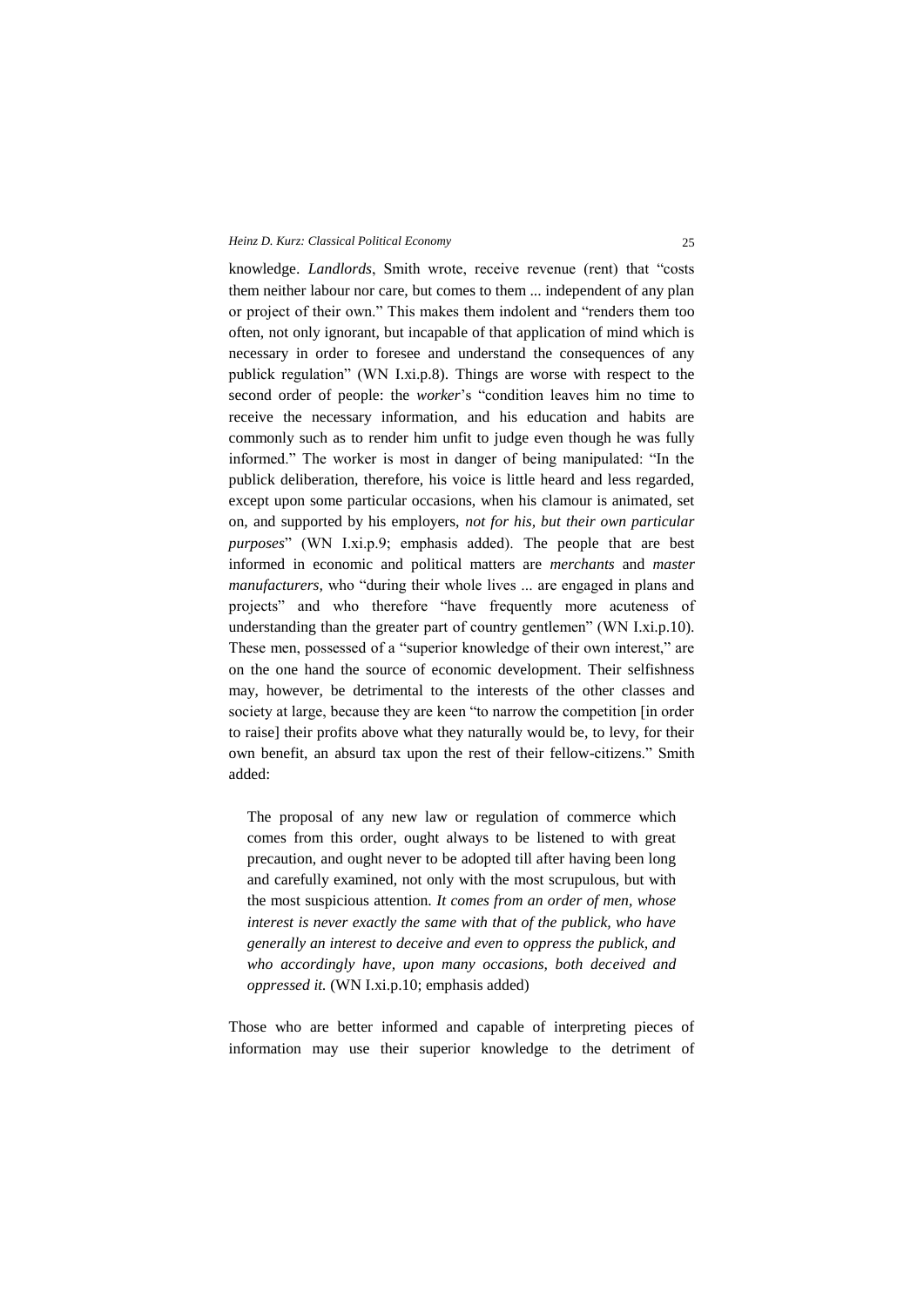customers, consumers and, in general, workers: asymmetric information gives rise to moral hazard. Smith deplored the "wretched spirit of monopoly" (WN IV.ii.21) that never sleeps and seeks to reap extra profits, not by "improvements" of technology, that is, innovations, but by narrowing competition.

#### **6. Information asymmetries and the banking trade**

Information asymmetries play a particularly important role in the banking and financial sector. Bankers, Smith stressed, are often willing to take risks, knowing that in case of failure the potential costs of their decisions will be borne by others. Investment projects whose expected profitability is abnormally high are as a rule also more risky. As the recent financial crisis illustrated, this important fact has been ignored once again. People fell victim to "irrational exuberance" (Alan Greenspan). Smith's respective observations read like a commentary on the crisis. With the (occasionally hypertrophic) growth of a bank's business, Smith emphasized, bankers "can know very little about [their debtors]." They give credit to "chimerical projectors," who would employ the money "in extravagant undertaking, which … they would probably never be able to compleat, and which, if they should be compleated, would never repay the expence which they had really cost" (WN II.ii.77).

The problem, to which Smith pointed here, is that these investors are willing to offer high rates of interest to banks because they expect very high profits from their "extravagant" undertakings and, should these fail, do not intend to pay back the debt. The "sober and frugal debtors," who "might have less of the grand and the marvellous, [but] more of the solid and the profitable," on the contrary would, after careful calculation, be prepared to pay only a lower rate of interest. Banks can therefore be expected to go for the chimerical and not for the sober and frugal. This leads to an *adverse selection*, which transfers a great part of the capital of a country "from prudent and profitable, to imprudent and unprofitable undertakings" (WN II.ii.77). This is why Smith opted in favour of regulating the banking trade, because its failures may involve a systemic risk, and insisted: "The obligation of building party walls, in order to prevent the communication of fire, is a violation of natural liberty, exactly of the same kind with the regulations of the banking trade which are here proposed" (WN II.ii.94). More generally, good government has to control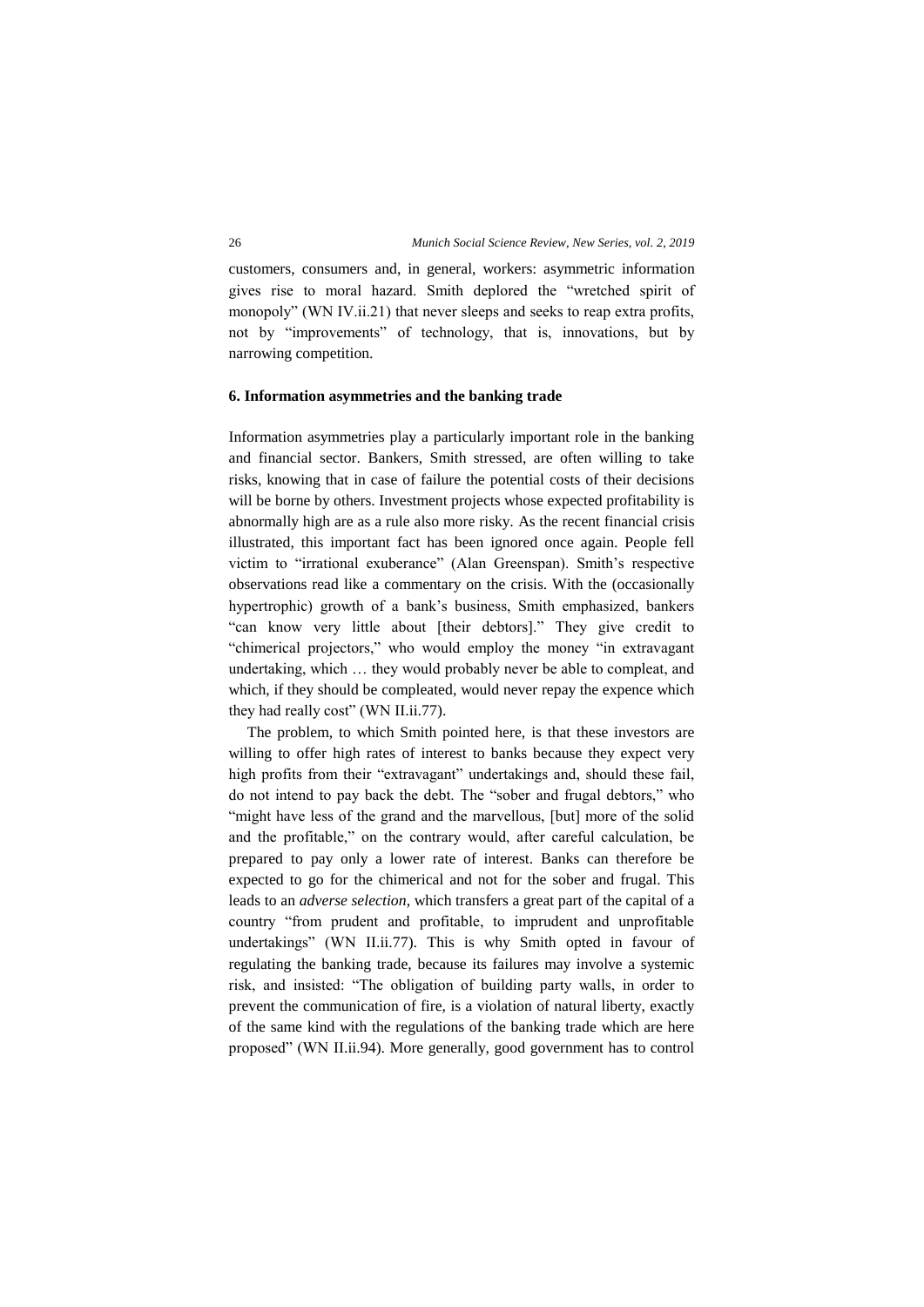and retrench the dark sides of selfishness. This will stimulate diligence, industry and creativity. The "science of the legislator," Smith elaborated, was designed to show the way to good government. He left no doubt that the regulatory task cannot be accomplished once and for all, because selfseeking agents will always try to find ways to circumvent them. What is at stake is a race between the cleverness of legislators and the cunning of business people.

The classical economists were well aware of conflicts of interest between different classes and groups of people. The view that they saw society to be harmonious amounts to a travesty of facts. They also identified the sources of conflict and the potential causes of economic malfunctioning or crises and proposed policy measures to mitigate their destructive effects.

### **7. Money and currency**

Ricardo started his professional career as a stockjobber at the London Exchange and monetary issues therefore played an important role in his economics. He is typically portrayed as a representative of orthodox monetary views and a strict advocate of a narrow quantity theory of money, according to which the price level in an economy is proportional to the quantity of money in the system. However, this view does not do justice to Ricardo and ignores the fact that his monetary theory, while characterised by a remarkable continuity, was not something that stood on its own feet. It rather developed in close correspondence with the elaboration of his theory of value. Ricardo's monetary analysis has to be seen against the inflationary tendencies in Britain at the time of the Napoleonic wars.

In February 1816 Ricardo published some proposals for a secure currency (see *Works* IV: 43-141), in which he put forward anew his "Ingot Plan." The plan suggested a return to the Gold Standard by making bank notes convertible not into specie (coins), but into bullion (gold ingots), which implied the demonetization of gold in domestic circulation. This would have several desirable effects: it would allow Britain to continue to use paper money as the actual means of payment, which Ricardo endorsed; it would reduce the need for gold reserves held by the Bank of England and thus mitigate the upward pressure on the value of gold; and, last but not least, it would curb the huge profits pocketed by the governors and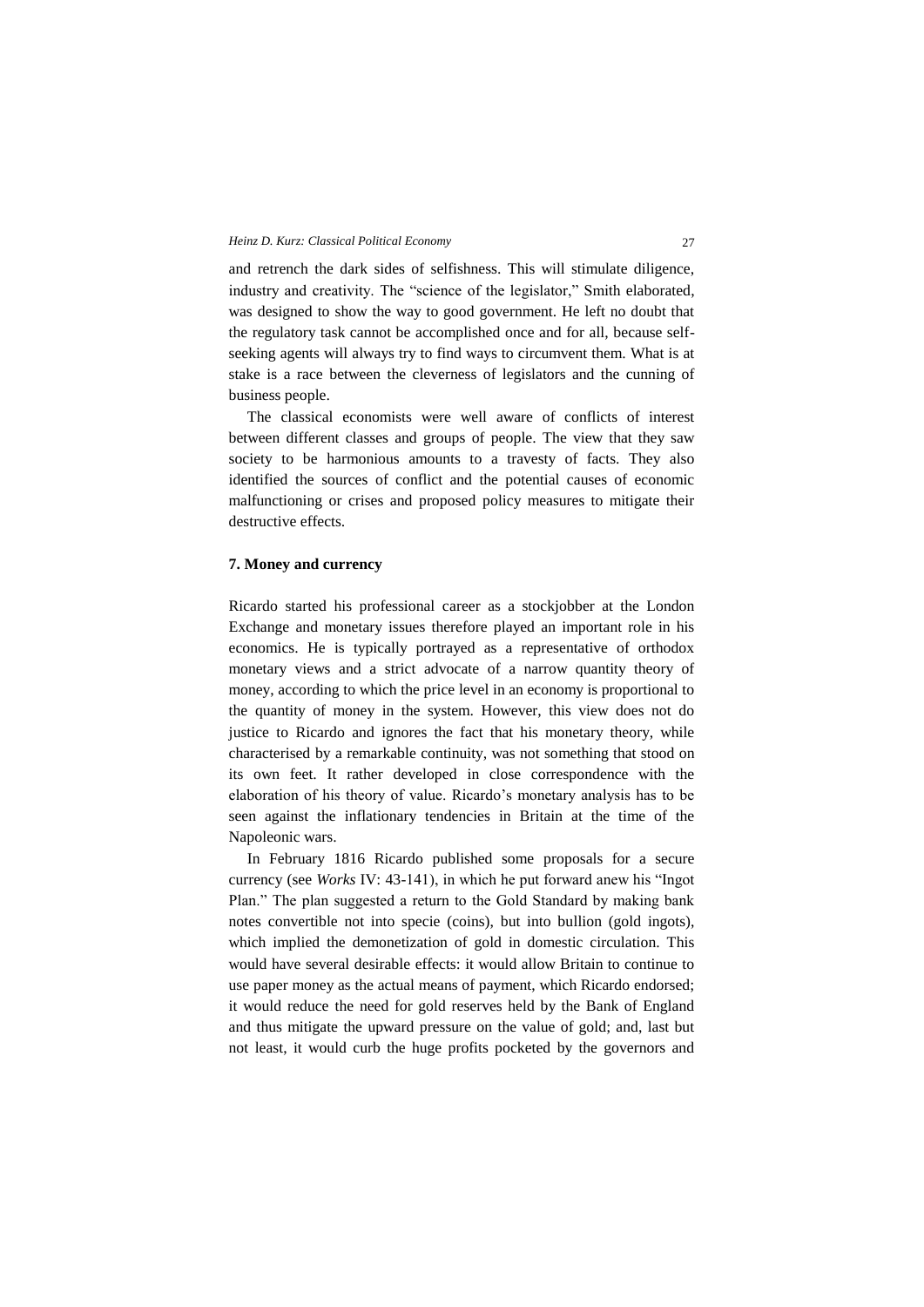directors of the Bank (which remained a private institution until 1946), who benefited from the appreciation of gold. These profits, Ricardo insisted, belonged to the public. The House of Commons decided on a plan for the gradual return to note convertibility in bullion, starting in early 1820 and ending in May 1821 at the pre-1797 parity. During this period Ricardo's Ingot Plan was implemented. However, immediately after the old parity had been restored, the Bank of England decided to return to note convertibility in coin. This led to huge profits reaped by its directors, who in anticipation of the move had accumulated large amounts of gold, which they now sold to their bank at very favourable terms – precisely the kind of self-enrichment Ricardo had chastised.

In 1823 Ricardo composed a plan for the establishment of a National Bank, which was published posthumously in February 1824 (see *Works*  IV: 271–300). His plan had first taken shape in 1815 and was then put forward in the first edition of the *Principles* (*Works* I: 361–3). Of the two operations that the Bank of England performed – issuing paper currency and advancing loans to merchants and so on – the former should be taken away from it and given to independent commissioners, who act as bankers to the government, but are "totally independent of the control of ministers". This would not thwart the provision of the economy with money, but "in a free country, with an enlightened legislature" (*Works* I: 362) transfer a part of the profits of the Bank to the national Treasury and thus to the public.

In the *Principles* Ricardo had pointed out the important role of a standard of value, which was supposed to provide a solid basis upon which to assess the causes of changes in the prices of commodities. After some deliberation he decided to take gold to be a standard that performed reasonably well vis-à-vis the requirement of being an "invariable standard of value" in the sense that it was produced across time with roughly always the same amount of labour needed directly and indirectly per ounce. On the one hand, gold was a commodity like any other commodity, and its value was regulated as that of other commodities by the amount of labour expended in its production (see below). On the other hand, gold served as money under the gold standard and as such was not a commodity. The "only use" of the standard, Ricardo insisted, "is to regulate the quantity, and by the quantity the value of a currency" (*Works* IV: 59). If the state coins money and charges a seignorage for coinage, "the coined piece of money will generally exceed the value of the uncoined piece of metal by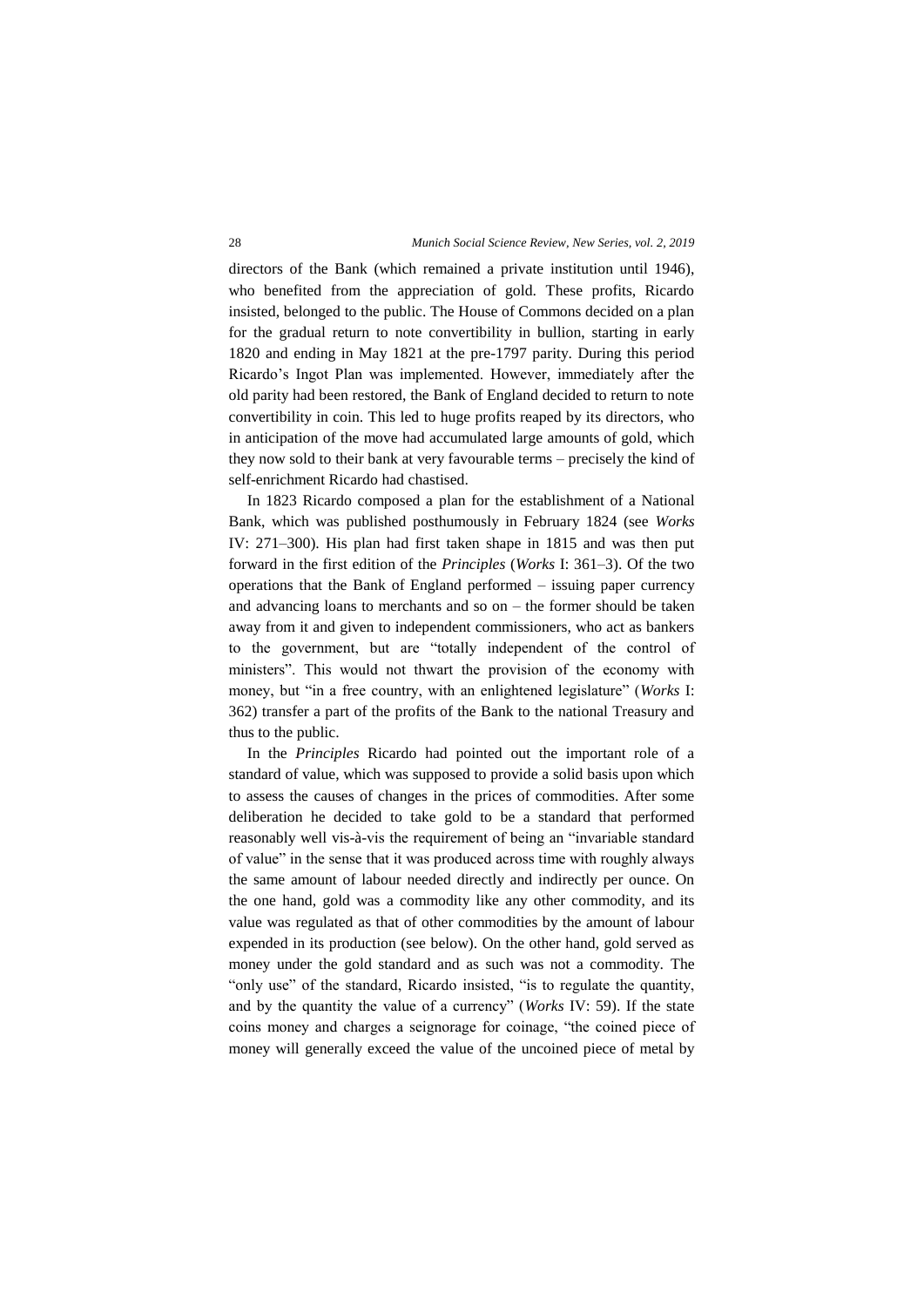the whole seignorage charged" (*Works* I: 353). Hence the value of gold (of a given weight and fineness) and the value of money will differ and the difference will depend on the quantity of money provided. Ricardo was concerned with proposing an ideal monetary system, which he defined in the following way: "A currency is in its most perfect state when it consists wholly of paper money, but of paper money of an equal value with the gold which it professes to represent." (*Works* I: 361). Hence the quantity of paper money in circulation "should be regulated according to the value of the metal which is declared to be the standard" (*Works* I: 354). This does not require that paper money should be payable in specie to secure its value. It suffices that "paper might be increased with every fall in the value of gold, or, which is the same thing in its effects, with every rise in the price of goods" (*Works* I: 354). According to Ricardo the increase in the price level during the suspension of the convertibility of bank notes between 1797 and 1821 was first and foremost the result of printing too much money and thus of disregarding the role of the monetary standard.

Deleplace (2015: 355) concluded: "Ricardo's concept of monetary standard … had a revolutionary content, which put it far ahead of its time." According to Bonar (1923: 298), Ricardo's Ingot Plan "was to be the euthanasia of metal currency." This is perhaps expressed too strongly, because in Ricardo's view gold was to preserve both its role as domestic monetary standard and at the same time (as bullion) to serve as the means of settlement of international debts.

In Ricardo we encounter the purchasing power theory of exchange rates and the theory of a gold currency including the mechanism that is seen to bring about an equalisation of the balance of payments. In the Bullion controversy, which generated important insights into the functioning of a monetary system without convertibility, Ricardo fought on the side of the "bullionists" who argued in favour of a swift return to the gold standard. An increase of the domestic relative to the foreign price level leads via the flow of commodities and capital to a falling external value of the domestic currency and thus prompts a tendency towards the parity of its purchasing power at home and abroad.

### **8. The classical surplus approach to value and distribution**

The litmus test of what is classical political economy is how its representatives approach the problem of value and distribution, that is,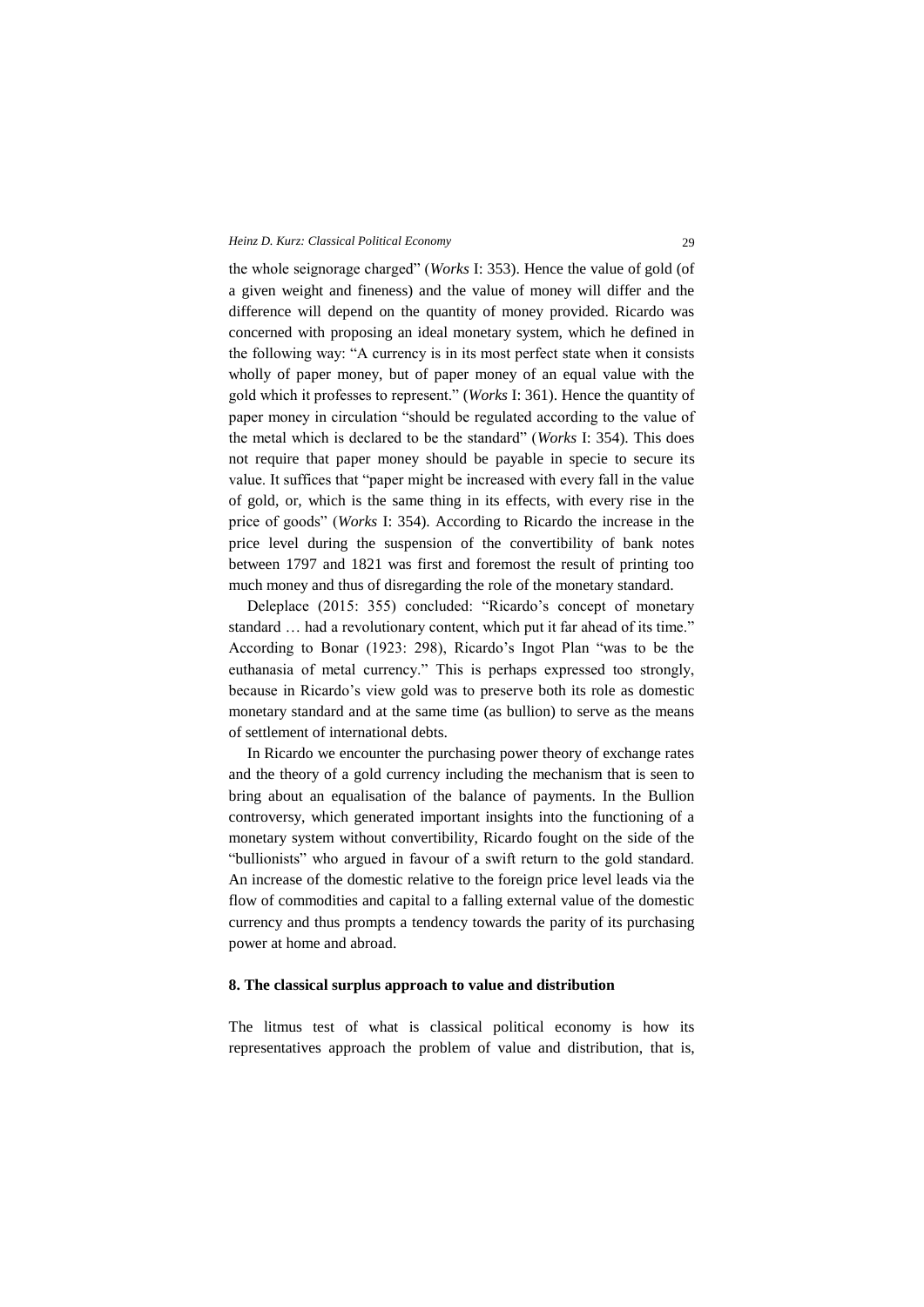explain the sharing out of the product amongst the various claimants (workers, capitalists and landowners) and which system of relative prices supports this distribution. Notwithstanding important differences between different authors, close scrutiny shows that the unifying element is that they all deal with the problem essentially in the same way: they explain the *general rate of profits* in the economy, the *rents* paid to the proprietors of the different types of land and the *ordinary or "natural" prices* ruling in markets *at a given time and place* in terms of the following givens or *independent variables* (see Sraffa 1951, 1960):

1. The total quantities of the various commodities produced during a year.

2. The set of methods of production actually employed in producing these quantities, where this set reflects the technological knowledge available to producers.

3. The real wage rate (or, in the case of heterogeneous labour, the set of real wage rates) in terms of a given bundle of commodities workers can afford with their money wage paid per unit of time (hour or work-day or …).

4. The various qualities of land available in the economy to be used in production.

We may illustrate the classical *surplus approach* to value and distribution in terms of an exceedingly simple example. Assume that there is only a single commodity, wheat alias corn, that is being produced and used as a consumption good to feed people and as a production good needed in the production of itself (as seed). Assume further that there is only a single quality of land available and that land exists in abundance. Landowners competing for tenants who cultivate the land bid the rent down to zero so that in our thought experiment we get rid of the problem of rent. There is only one kind of labour and the wage rate per unit of it is given. A numerical example may illustrate the main ideas. Assume that altogether 100.000 tons of corn are being produced during the year by 200.000 workers, each of which receives a wage in terms of corn at the beginning of the year to feed himself and his family that amounts to 0.3 tons of corn per year. Total wages paid annually thus equal 200.000 x 0.3  $= 60.000$  tons of corn. Assume that seed that has to be put up with at the beginning of the year equals 20.000 tons of corn. Wages and seed are for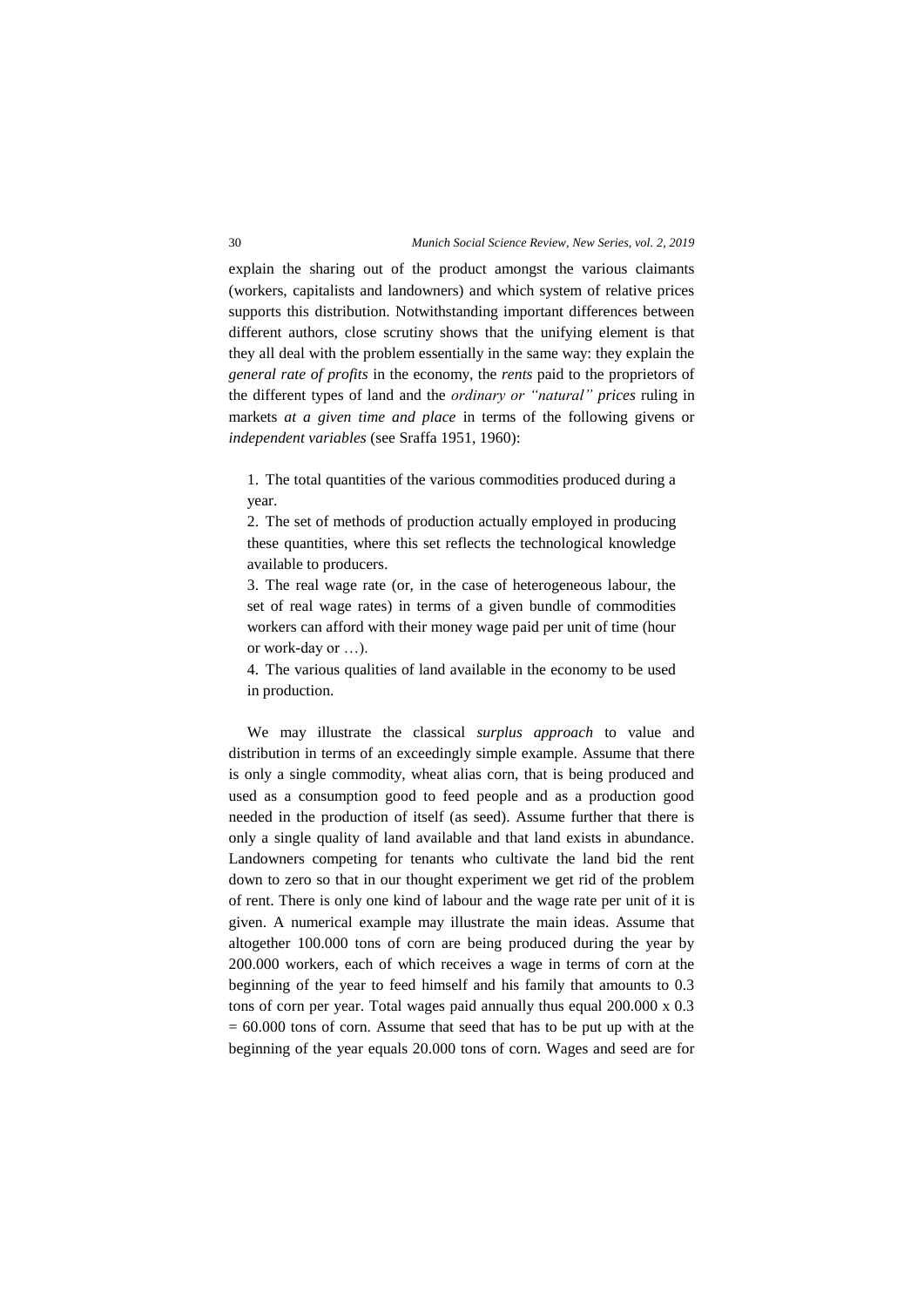simplicity taken to equal total *cost of production* and thus amount to  $60.000 + 20.000 = 80.000$  tons of corn. They constitute the physical *capital*, consisting of means of production (seed) and means of sustenance in the support of workers and their families (wages), that has to be advanced at the beginning of the *period or production*, which is supposed to be a year. The *surplus product*, which in our case will be appropriated as *profits* by capital owners, is equal to 20.000 tons of corn. The ratio of profits and capital invested gives the *rate of profits*, which in the example is

*Rate of profits = Profits/Capital = 20.000/80.000 = 0.25 or 25 per cent*

# **9. Necessaries vs. luxuries**

Corn in our example is what the classical authors called a "necessary" because it is indispensable in the reproduction of the workforce and, via it, also in the reproduction of the social product as a whole. Other commodities that the classical authors considered necessaries include clothes, dwellings, etc., or "wage goods" more generally, and commodities needed in their production, such as coal and iron. These commodities were needed directly or indirectly in each and every line of production, whereas "luxuries" were not, being pure consumption goods enjoyed by the propertied classes, capitalists and landowners.

We may illustrate luxuries' different role in the economic system by extending our numerical example to include whisky, a good consumed by the rich, which workers cannot afford. Whisky is produced by means of corn. Assume that 10.000 tons of the surplus product of corn in the above numerical example are used to produce 5.000 hectolitres of whisky. Assume in addition that of the 10.000 tons 6.000 tons are used to pay 20.000 workers, each of which gets the same wage per unit of labour employed as in corn production, that is 0.3 tons. The remaining 4.000 tons of corn are processed into whisky.

In conditions of free competition, capital employed in the whisky industry will yield the same rate of profit as capital employed in corn production, that is, 25 per cent. This implies that the price per hectolitre of whisky,  $p_w$ , has to adjust in such a way relative to the price per ton of corn, *pc*, that the capitals advanced in both sectors of the economy yield the same rate of profits. In corn production the price of the aggregate output equals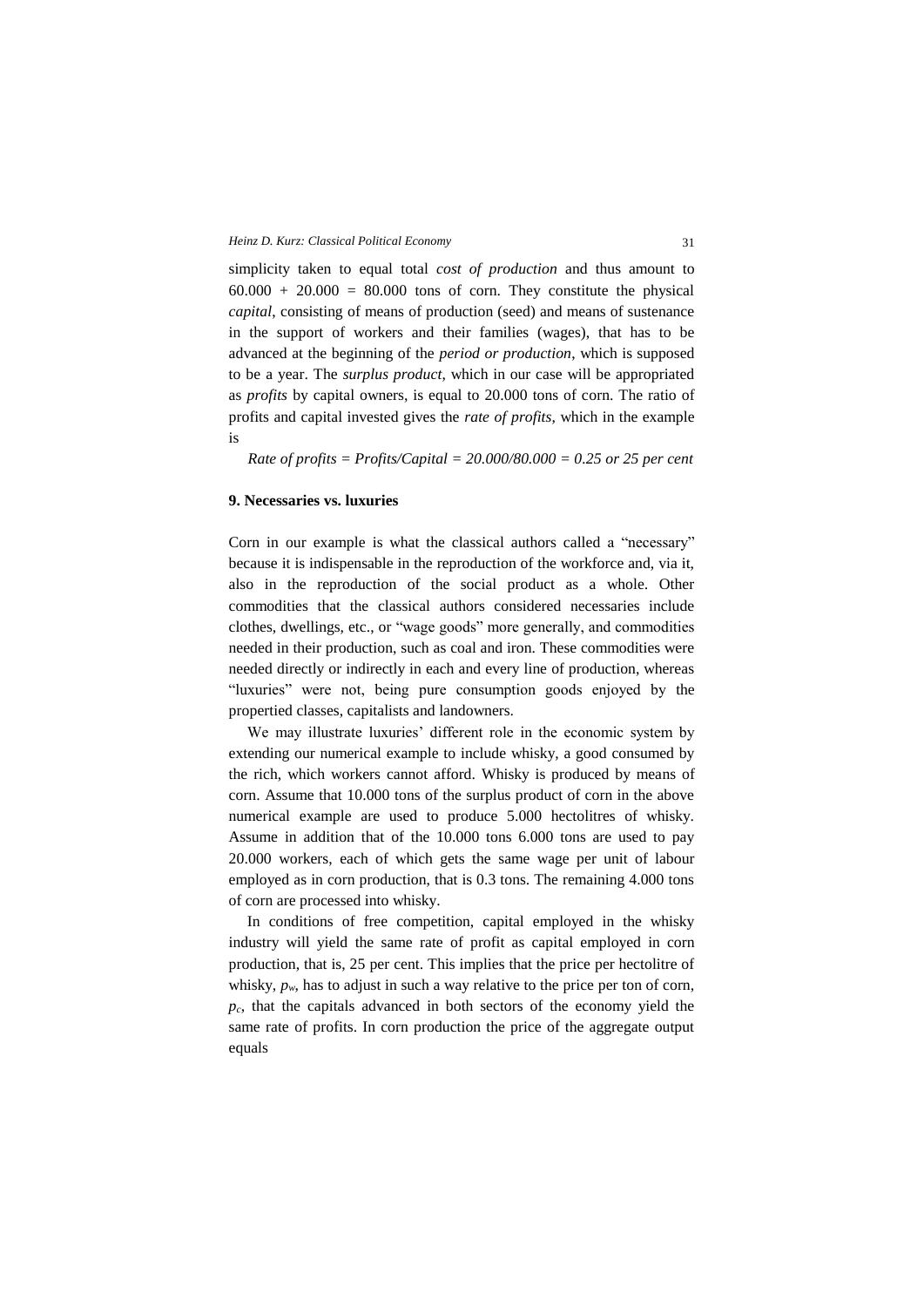32 *Munich Social Science Review, New Series, vol. 2, 2019*

$$
100.000p_c = (1+r) 80.000p_c \tag{1}
$$

and in whisky production it equals

$$
5.000p_w = (1+r) 10.000p_c.
$$
 (2)

From equation (1) we get the already known  $r = 0.25$ . Plugging this in equation (2) allows us to determine the price ratio of the two commodities,

$$
p_w/p_c = 2.5. \tag{3}
$$

That is, one hectolitre of whisky is worth 2.5 tons of corn.

The important message of this little illustration of the classical approach to value and distribution is this: The set of data or independent variables 1.–4., specified in the above, suffice to determine the general rate of profits, *r*, and the relative competitive price of whisky,  $p_w/p_c$ . No other data are needed. As Sraffa (1960) has shown, this holds true also in more general cases, with many commodities, several means of production, wage goods and luxuries, scarce land and so on, on which more below.

## **10. "Natural" vs. "market price"**

The price ratio determined in (3) reflects what Adam Smith and David Ricardo called "natural", "normal" or "ordinary prices" and Ricardo, Robert Torrens and Karl Marx called "prices of production." The characteristic feature of these prices is that they reflect the permanent and systematic forces at work in competitive conditions and cover costs of production of the various commodities plus a *uniform* rate of profits on the capitals invested. "Actual" or "market prices" are in addition subject to a multiplicity of "accidental" and "temporary" factors interfering with the fundamental forces. By their very nature, markets prices defy an explanation that is sufficiently general. The classical economists' therefore focused on the determination of prices of production.

The uniformity of the rate of profits reflects the successful working of competitive forces. The natural price, Smith insisted, is

the central price, to which the prices of all commodities are continually gravitating. Different accidents may sometimes keep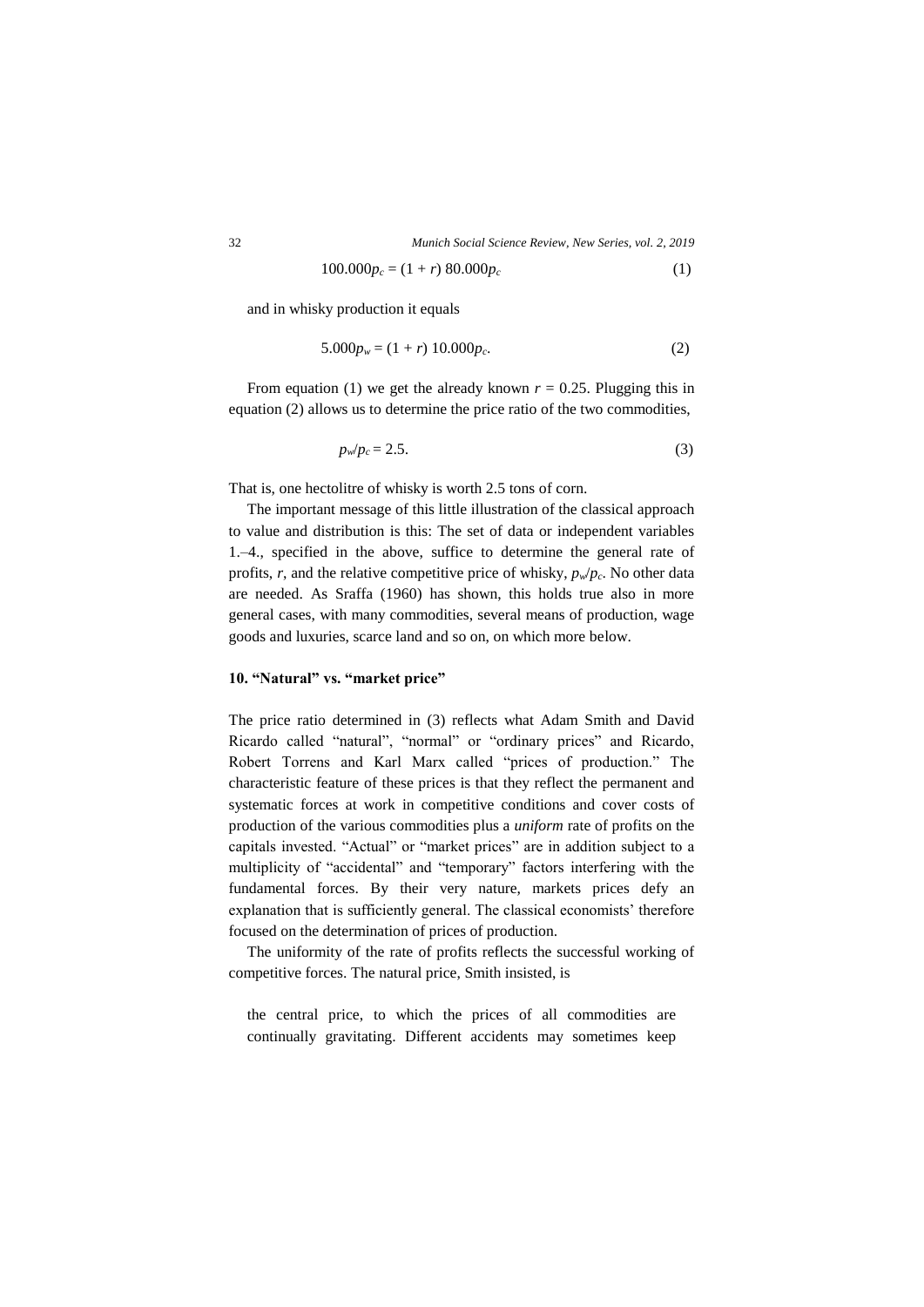them suspended a good deal above it, and sometimes force them down even somewhat below it. But whatever may be the obstacles which hinder them from settling in this center of repose and continuance, they are constantly tending towards it. (Smith, WN I.vii.15)

The "gravitation" of market prices towards prices of production, or rather their "oscillations" around them, is the result of the behaviour especially of profit-seeking capitalists. Ricardo explained:

While every man is free to employ his capital where he pleases, he will naturally seek for it that employment which is most advantageous; he will naturally be dissatisfied with a profit of 10 per cent, if by removing his capital he can obtain a profit of 15 per cent. This restless desire on the part of all the employers of stock [capital], to quit a less profitable for a more advantageous business, has a strong tendency to equalize the rate of profits of all, or to fix them in such proportions, as may in the estimation of the parties, compensate for any advantage which one may have, or may appear to have over the other. (Ricardo, *Works* I: 88-9)

Relative changes in the employment of capital across the economy are taken to bring about a tendency towards a uniform rate of profits. In this context Ricardo drew the attention to the role of financial capitalists, who are possessed of "a circulating capital [i.e. liquid funds] of a large amount" borrowed by industrial capitalists. Because of this "floating capital," Ricardo surmised, profit rate deviations are reduced more rapidly. On the basis of this presumption he felt entitled to abstract altogether from the "temporary effects" produced by "accidental causes" and to focus on "the laws which regulate natural prices, natural wages and natural profits, effects totally independent of these accidental causes" (*Works* I: 89-92).

## **11. Quantities of "labour embodied"**

Up until now we have not talked about "labour values" or quantities of "labour embodied" in the different commodities. However, what was later called the "labour theory of value" is widely, but somewhat erroneously, considered the linchpin of classical political economy. According to it commodities exchange in proportion to the amounts of labour needed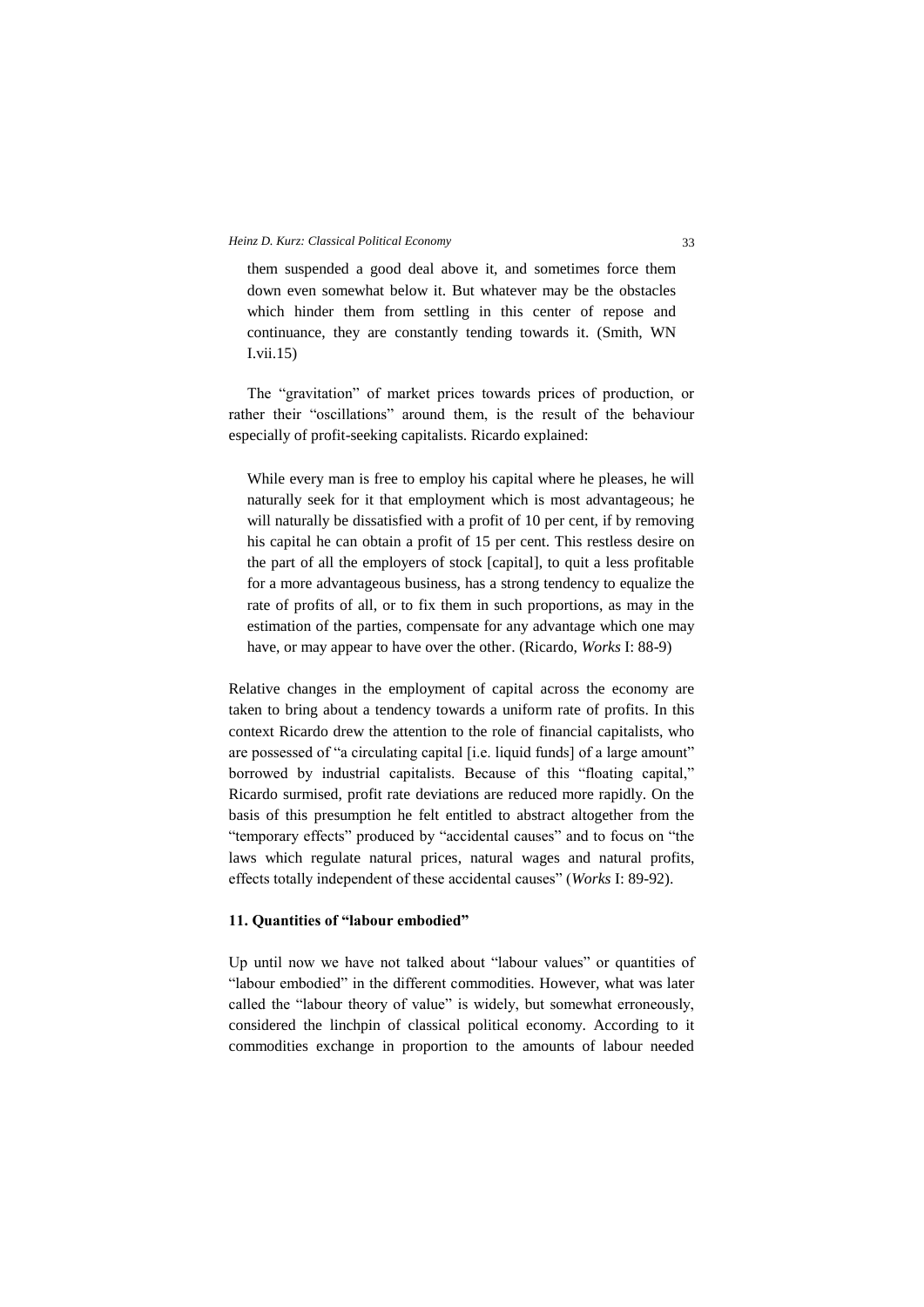directly and indirectly in their production: Expressed in terms of a famous example adapted from Adam Smith, if altogether 20 units of labour are needed to catch a beaver and 10 units to hunt a deer, then two deer should be worth, or exchange for, one beaver. Ricardo is typically seen to have been the most ardent advocate of the labour theory of value. Alas, he took the labour embodied principle only as a makeshift solution to a problem, the complexity of which he could not fully master. He actually spoke "of labour as being *the foundation of all value*, and the relative quantity of labour as *almost exclusively* determining the relative value of commodities" (*Works* I: 20; emphasis added). Quantities of labour embodied alone, he insisted, do not explain *exactly* the relative values of commodities. The reason for this is that not only quantities of labour matter, but also how they are distributed over time, that is, when they are spent in the course of the production of the various commodities. Assume that in order to catch a beaver one has first to produce a trap, which takes 18 units of labour, followed by 2 units to collect the animal. In order to hunt a deer one has first to produce a spear, which takes 3 units, followed by 7 units to trace and kill the animal. Beaver production obviously needs relatively more indirect labour (spent on producing a means of production or capital good), whereas deer production needs relatively more direct labour (spent on tracing and culling the beast). In competitive conditions the wages paid to workers in early periods of time engaged in producing means of production have to be discounted forward at the ruling rate of profits. Since in our example beaver production needs not only absolutely more labour, but also relatively more indirect labour than deer production, a beaver will be worth more than two deer, as the labour theory of value implies.

The deviation of relative competitive prices from labour values can also be illustrated in terms of our corn-whisky example. Let  $v_c$  be the labour value of a ton of corn and  $v_w$  the labour value of a hectolitre of whisky. Then the following equation describes in labour units corn production:

$$
100.000v_c = 2000.000 + 20.000v_c \tag{4}
$$

Gross output of corn is possessed of a labour value of  $100.000v_c$ , which is made up of 200.000 units of direct labour and  $20.000v_c$  units of indirect labour "embodied" in the seed capital put up with. Solving the equation with respect to  $v_c$  gives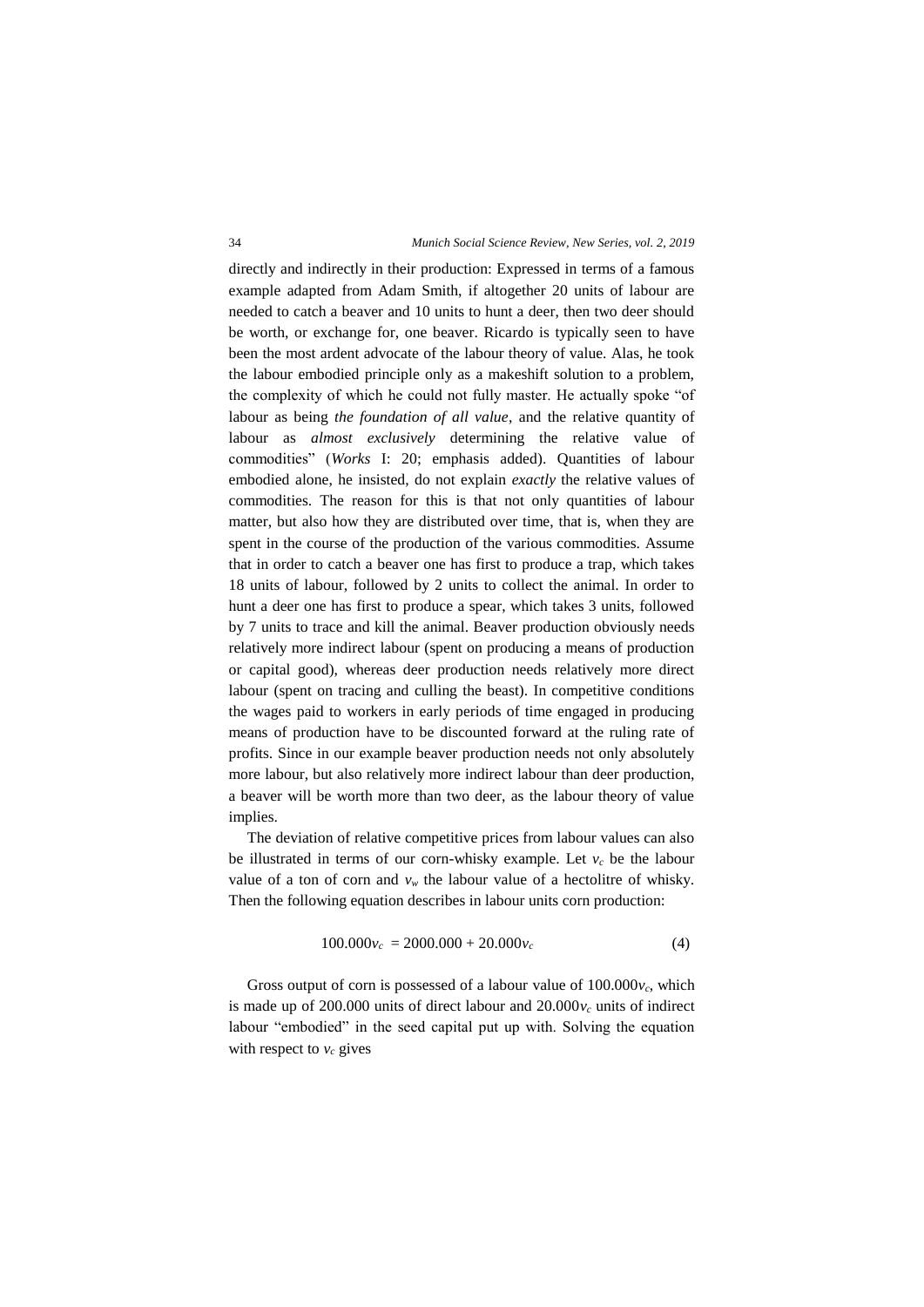$v_c = 2.5$ 

that is, 2.5 man years are needed altogether to produce a ton of corn (2 man years are needed directly and 0.5 years indirectly via the used-up input of corn in corn production.) As regards whisky production, the following labour value accounting applies:

$$
5.000v_w = 20.000 + 4.000 v_c.
$$
 (5)

Plugging  $v_c = 2.5$  into equation (5) and solving it for  $v_w$  gives

 $v_w = 6$ .

The ratio of the two labour values equals

1

$$
v_w/v_c = 6/2.5 = 2.4. \tag{6}
$$

Comparing equations (3) and (6) shows that relative competitive prices deviate from relative labour values: In price terms, whisky is more expensive relatively to corn than in labour value terms, i.e., 2.5 vs. 2.4. The reason for this is that whisky is produced with relatively more indirect labour, incorporated in the capital good corn, than corn itself. Put differently, the ratio of corn input to direct labour input in whisky production is larger than in corn production:  $4.000 \text{ corn}/20.000 \text{ labour} =$  $1/5 > 20.000$  corn/200.00 labour = 1/10. The difference between 2.5 and 2.4 expresses the compound interest effect of discounting forward wages paid in a more or less distant past.

Ricardo was clear that the labour theory of value does not completely correctly determine relative prices, but he felt that it provided an approximation that was good enough to adopt it as a simplifying device or makeshift solution.<sup>4</sup> He therefore in the *Principles of Political Economy*

<sup>4</sup> If commodities are produced by means of commodities, and if we wish to discuss a system with numerous commodities, prices (but also labour values) could only be determined by solving a system of simultaneous equations; see Sraffa (1960) and Kurz and Salvadori (1995). The mathematics needed were not at the disposal of the classical economists (and Marx), who therefore attempted to tackle the problem in terms of the tools available to them and by invoking simplifying assumptions, such as, in Ricardo, that production is not a circular process, but a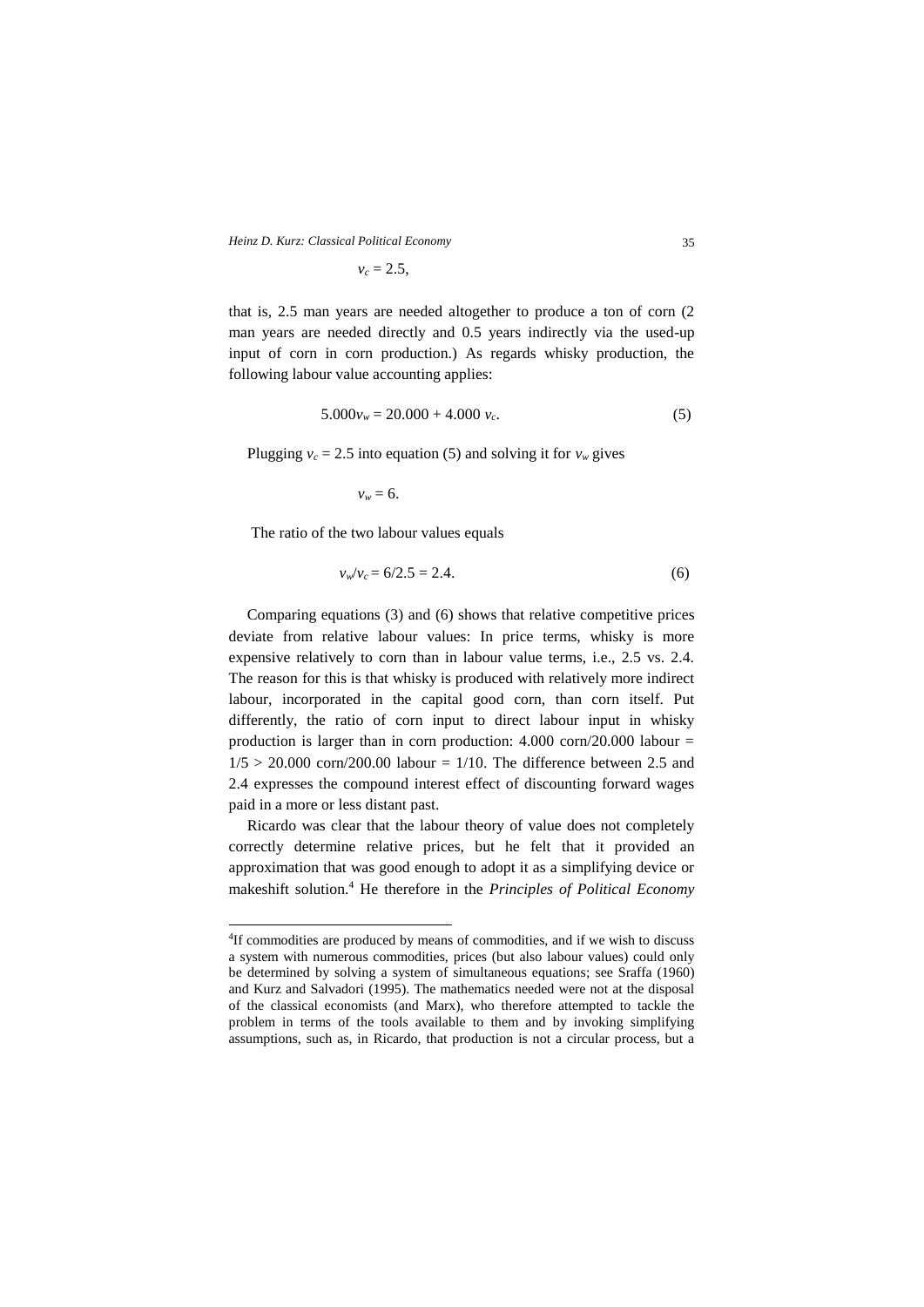developed his argument *as if* the theory happened to be strictly true. To be clear, Ricardo (like Smith) was not of the opinion that labour is the only source and substance of value, as Marx was later to contend.

# **12. The "fundamental law of distribution"**

According to Ricardo, the "principal problem in Political Economy" consisted in establishing the "laws" that regulate the distribution of the product between capitalists, workers and landowners in a dynamic socioeconomic setting. That is, in conditions in which capital accumulates, the population grows, the scarcity of some natural resources increases, there is technical progress and there is foreign trade (*Works* I: 5).

In the above we have assumed that the real wage rate is given. But what determines its level? Adam Smith had already pointed out that there is a conflict over the distribution of income. The "common wages of labour," he observed, depend "every where upon the contract usually made between those two parties, *whose interests are by no means the same.*" In fact, "The workmen desire to get as much, the masters to give as little as possible. The former are disposed to combine in order to raise, the latter in order to lower the wages of labour" (WN I.viii.11; emphasis added). Smith insisted that

It is not, however, difficult to foresee which of the two parties must, upon all ordinary occasions, have the advantage in the *dispute, and force the other into compliance with their terms*. [1] The masters, being fewer in number, can combine much more easily; and [2] the law, besides, authorises, or at least does not prohibit their combinations, while it prohibits those of the workmen. … [3] In all such disputes the masters can hold out much longer. A landlord, a farmer, a master manufacturer, or merchant, though they did not employ a single workman, could generally live a year or two upon the stocks which they have already acquired. Many workmen could not subsist a week, few could subsist a month, and scarce any a year

\_\_\_\_\_\_\_\_\_\_\_\_\_\_\_\_\_\_\_\_\_\_\_

linear one leading from inputs of "unassisted labour," i.e., labour operating without any produced means of production, via a finite number of steps on which intermediate products (means of production and means of subsistence) are produced, to the final output.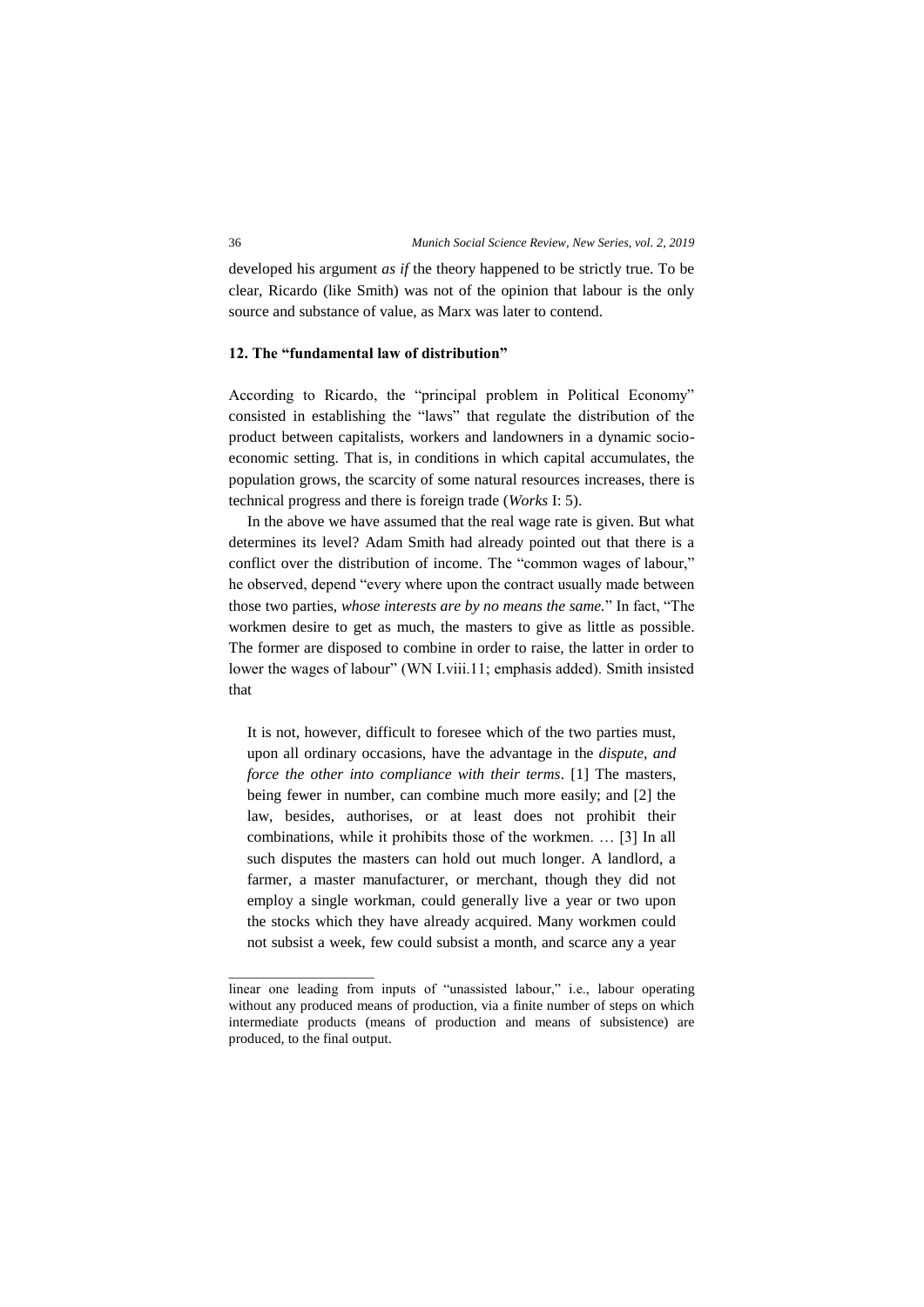without employment. (WN I.viii.12; emphasis added)

Because of reasons [1]–[3], the bargaining position of the "labouring poor" is weak and they must typically accept the conditions dictated by employers in the "dispute" over wages. "Masters," Smith added, "are always and every where in a sort of tacit, but constant and uniform combination, not to raise the wages of labour above their actual rate. To violate this combination is every where a most unpopular action, and a sort of reproach to a master among his neighbours and equals." He went on: "We seldom, indeed, hear of this combination, because it is the usual, and one may say, the natural state of things which nobody ever hears of" (WN I.viii.13). It is only in phases of a rapid accumulation of capital and thus a swift expansion in the demand for "hands" that masters would break the combination and bid up wages in order to attract more workers. Ricardo confirmed Smith's point of view in terms of his "fundamental law of distribution." The law implies that for a given system of production actually in use there is an inverse relationship between the share of real wages and the general rate of profits: "The greater the portion of the result of labour that is given to the labourer, the smaller must be the rate of profits, and vice versa" (*Works* VIII: 194). Wages and the rate of profits could not both rise in technologically stationary conditions, as some writers had wrongly contended. The harmonious view of society implicit in their contention was naïve and ignored the constraint binding changes in the distributive variables.

The law can be exemplified with regard to the above example with two sectors. Assume that the wage rate per annum happens to be larger, i.e., 0.32 instead of 0.3 tons, then total wages paid in corn production amount to 64.000 tons of corn and the sum total of corn capital employed to 84.000 tons. The surplus to be distributed in the form of profits would correspondingly be smaller and equal 16.000 tons. The rate of profits would be lower and equal 16.000/84.00, that is, just a little more than 19 per cent instead of the previous 25 per cent. Calculating the price of whisky in terms of corn in the new situation gives 2.476: whisky would be relatively cheaper, because due to the lower rate of profits, the compound interest effect would be smaller.

If wages absorbed the entire surplus, there could be no profits and the rate of profits would be nil. In this case, the ratio of the two prices would be equal to the ratio of the two labour values:  $(p_w/p_c)|_{r=0} = (v_w/v_c)$ . The labour theory of value therefore explains relative prices correctly in a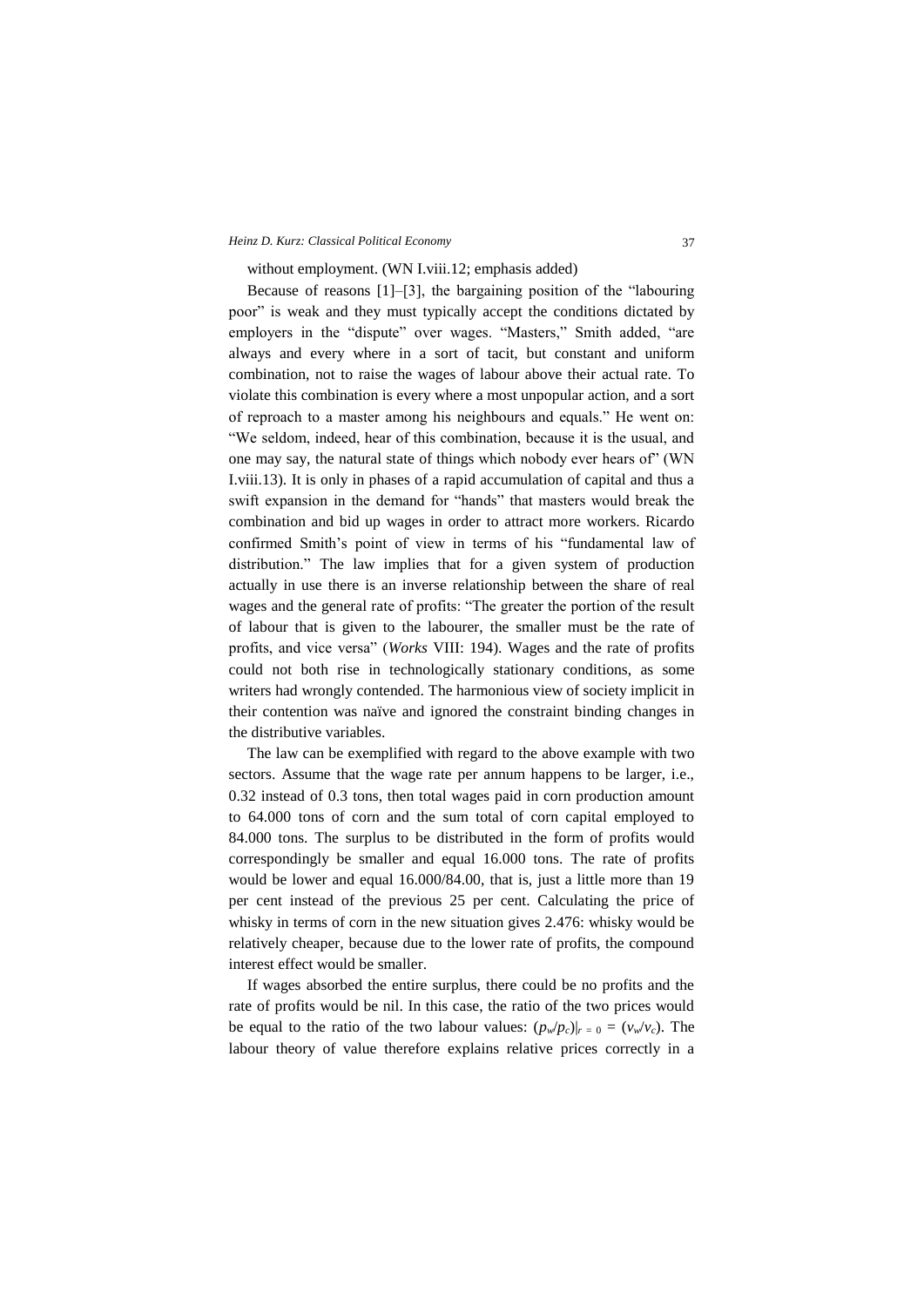profitless economy (which, however, is of little interest to Ricardo). Outside it (and putting on one side the extremely special case in which all commodities exhibit proportional labour input profiles) the labour theory of value is at best approximately true, as Ricardo in fact assumed.

### **13. Natural resources and the problem of their scarcity**

We now have to bring natural resources and the scarcity of land(s) into the picture. Smith had argued in accordance with the physiocrats that ground rent was an expression of the "fertility of nature." Nature was taken to cooperate with man for free and increase man's productivity. This is also the reason why Smith was of the opinion that agriculture was more productive than manufacturing. Ricardo strongly opposed this view: rent is an expression of how nature is "niggardly"! If land of the best quality and location were available in unlimited quantity, he insisted, there could be no ground rent, because cost-minimizing producers would be able to meet society's need for corn at every level by using only the best kind of land. But because this kind of land is not available in abundance but becomes *scarce* at some point as production increases, it is necessary to meet effectual demand by also cultivating inferior lands, which exhibits higher unit costs of production, or by cultivating the best quality of land more intensively, which is also only possible at rising unit costs. As a result, returns fall either extensively or intensively, leading to *extensive* or *intensive rents*.

If, for example, demand is large and cultivation is expanded on plots of inferior land, production costs per quarter of corn will be higher. In order for the larger quantity to be brought forth the corn price will have to rise. The higher price for corn enables the owners of the superior quality of land – who continue to produce at lower unit cost – to collect a rent from their tenants, which is just large enough to result in equal costs (inclusive of rent) on both qualities of land. In this new situation, no rent is paid on the inferior land, which is not scarce and which represents what later was called "marginal" land in the given situation. Ground rent is therefore a *differential rent* attributable to differences in production costs per quarter of corn. To Ricardo, trained in the financial markets, the connection between the annual rent per hectare of a piece of land of given quality *m*,  $q_m$ , and the land price per hectare,  $p_m$ , was clear. If one discounts all future annual rent payments at the prevailing interest rate *i* in order to get their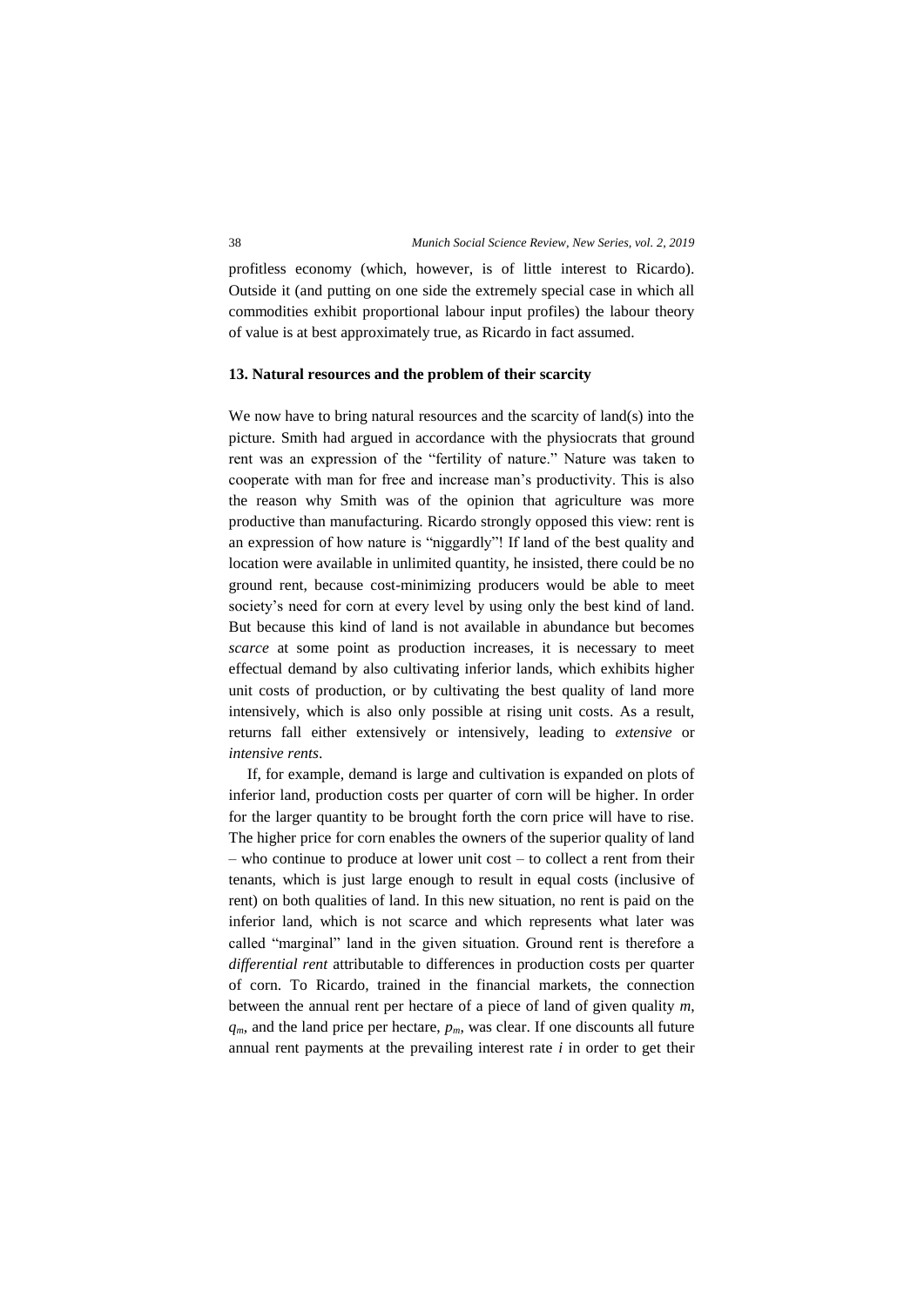so-called present or *capital value*, one arrives at the formula for the eternal rent:  $p_m = q_m/i$ . If the lease is, for example, £100 and the interest rate 5 per cent (or 0.05), the price per hectare of that land amounts to £2.000.

With society's growing need for corn, and setting aside technological progress, the unit cost of corn would rise, as would the price of corn, the money wage rate (to keep real wages constant) and ground rents on all cultivated lands. Therefore, for a given real (and rising money) wage rate and a decreasing fertility of marginal land, there would necessarily ensue a falling tendency of the rate of profits for producers in agriculture and, via the mobility of capital, in the economy as a whole. This was Ricardo's explanation of the *tendency of the rate of profits to fall*. Such a tendency was the logical outcome in the hypothetical case where there was no technological progress. But since there typically *is* technological progress, Ricardo insisted: "it is difficult to say where the limit is at which you would cease to accumulate wealth, and to derive profit from its employment" (*Works* IV: 179). The widespread view (see, for example, Rostow 1990: 34, 87; Blaug 2009; Solow 2010) that Ricardo saw the stationary state lurking around the corner therefore cannot be sustained. It mistakes Ricardo's method of *counterfactual reasoning* – What would happen, if there were no technical progress, but capital accumulated and the population grew? – for a statement about actual economic development. Yet Ricardo clearly was no Horseman of the Apocalypse as his intellectual counterpart Thomas Robert Malthus, who saw mankind forever exposed to misery and deprivation. Despite clear evidence to the contrary, Ricardo is frequently taken to share Malthus' pessimism. Nothing could be further from the truth. (See also below the section on the "law of population".)

Ricardo was able to put this rent theory to lucrative use: he took a large part of the fortune he had gained at the stock exchange after the defeat of the Napoleonic troops in the Battle of Waterloo in 1815 to buy land and become one of England's wealthiest landowners. He understood: should the accelerating accumulation of capital and the ensuing shortage of lands following Waterloo mean that the lease on the land in the above-mentioned example rose to £180, and the interest rate (as a result of the tendency of the rate of profits to fall) sink to 3 per cent (or 0.03), the price of land would treble and rise to £6.000. Not a bad deal at all! While Ricardo rejected Smith's theory of rent, he confirmed the latter's dictum that landlords "love to reap where they never sowed" (WN I.vi.8): when land is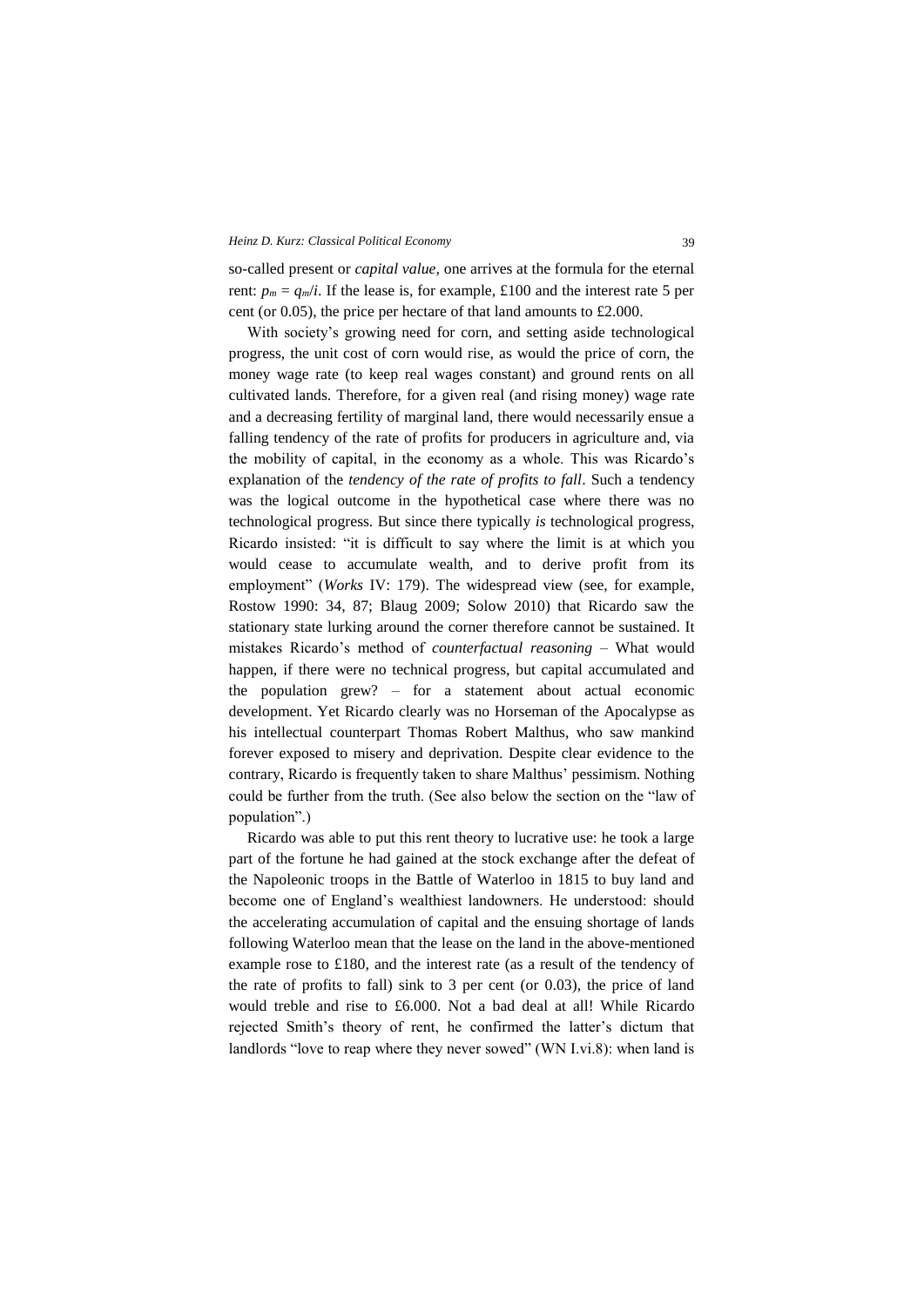getting more and more scarce, ground rents and land prices will rise. Landlords are the lucky beneficiaries of a development of the economy to which they contributed nothing.

# **14. Technical and organizational change**

If capital accumulates and the population grows, less and less fertile lands have to be cultivated. With a fairly constant real wage rate, the rate of profits is bound to fall. Since capital accumulation is closely related to the rate of profits,<sup>5</sup> a fall in the latter entails a fall in the former: the system tends towards a *stationary state*, economic growth comes to a standstill. Ricardo saw technical and organizational change as a factor that countervails the niggardliness of nature.

For Adam Smith, the division of labour was the most important engine of economic growth and lever of increases in labour productivity and per capita income. Initially, he argued, there was a division of labour within and then between firms and regions in a given country, and finally between countries. The division of labour (i) yields gains from specialization, (ii) saves time that is lost in changing from one task or job to another, and most importantly, (iii) promotes the development of machinery. Labour power is replaced by machine power, and production is mechanized – a process for which there is no end in sight.

Interestingly, Smith anticipated the emergence of a sector of the economy that today is known as research and development (*R&D*). He referred to new trades and occupations, including "that of those who are called philosophers or men of speculation [i.e. scientists], whose trade it is, not to do any thing, but to observe every thing; and who, upon that account, are often capable of combining together the powers of the most distant and dissimilar objects. In the progress of society, philosophy or speculation becomes, like every other employment, the principal or sole trade and occupation of a particular class of citizens." (WN I.i.9) The new knowledge that is systematically produced enables "improvements" in production and organization. Two centuries before the emergence of the concept of a "knowledge society," Smith had already explicitly identified the "quantity of science" as the foundation of society's productive powers.

1

<sup>5</sup> In a fully classical spirit, Karl Marx was to call the rate of profits "the stimulus of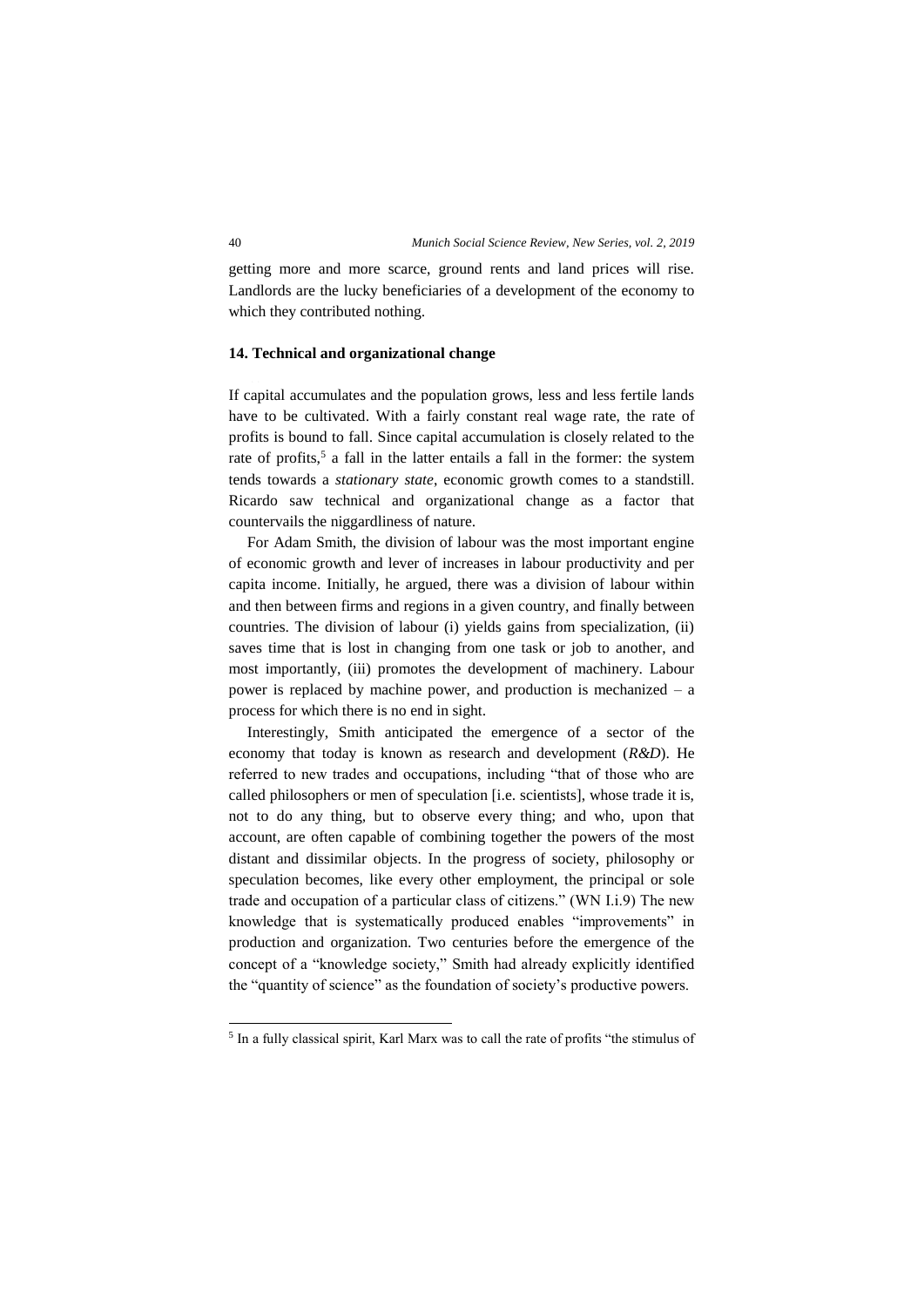The motor of the wealth-producing machine, Smith insisted, was capital accumulation. It set in motion a virtuous circle: by enlarging markets, capital accumulation facilitated a deeper division of labour, which led to higher productivity and as a consequence to higher profits and incomes more generally, leading in turn to further capital accumulation, and so on and so forth. There emerges the picture of an incessant upward spiral: capital accumulation is both the source and the effect of the continual transformation to which the market system is subjected – the process is characterized by *circular and cumulative causation*: innovation feeds on itself.

Ricardo deepened substantially the analysis. New methods of production replace old ones and new commodities and the methods to produce them enter the system. If technical change affects the production of wage goods, i.e., "necessaries," or capital goods needed directly or indirectly in the production of wage goods, then for a given real wage rate (a given rate of profits) the rate of profits (the wage rate) will increase. As early as in the *Essay on Profits* of 1815, Ricardo stressed that "it is no longer questioned" that improved machinery "has a decided tendency to raise the real wage of labour" (*Works* IV: 35). This is possible without a fall in the general rate of profits, because improved machinery reduces the quantity of labour needed directly and indirectly in the production of the various commodities: it reduces "the sacrifices of labour" (*Works* IV: 397).

Clearly, to increase real wages was no intention of those who introduced improved machinery, it is rather the unintended consequence of their profit seeking efforts: by accelerating capital accumulation, the growth of the demand for labour power increases, which exerts an upward pressure on wages. However, if technical change affects only "luxuries," consumed by the propertied classes, the general rate of profits will not change, given the real wage rate; only the prices of luxuries will fall relative to those of necessaries.

Ricardo was convinced that technical progress typically reduces the amount of labour needed directly and indirectly to produce the various commodities. Yet this could be effectuated in numerous ways. We owe Ricardo a rich typology of different forms of technical progress (direct labour saving, indirect labour or capital saving, land saving and so on) and

 $\overline{\phantom{a}}$  ,  $\overline{\phantom{a}}$  ,  $\overline{\phantom{a}}$  ,  $\overline{\phantom{a}}$  ,  $\overline{\phantom{a}}$  ,  $\overline{\phantom{a}}$  ,  $\overline{\phantom{a}}$  ,  $\overline{\phantom{a}}$  ,  $\overline{\phantom{a}}$  ,  $\overline{\phantom{a}}$  ,  $\overline{\phantom{a}}$  ,  $\overline{\phantom{a}}$  ,  $\overline{\phantom{a}}$  ,  $\overline{\phantom{a}}$  ,  $\overline{\phantom{a}}$  ,  $\overline{\phantom{a}}$ 

capitalist production and condition as well as driver of accumulation."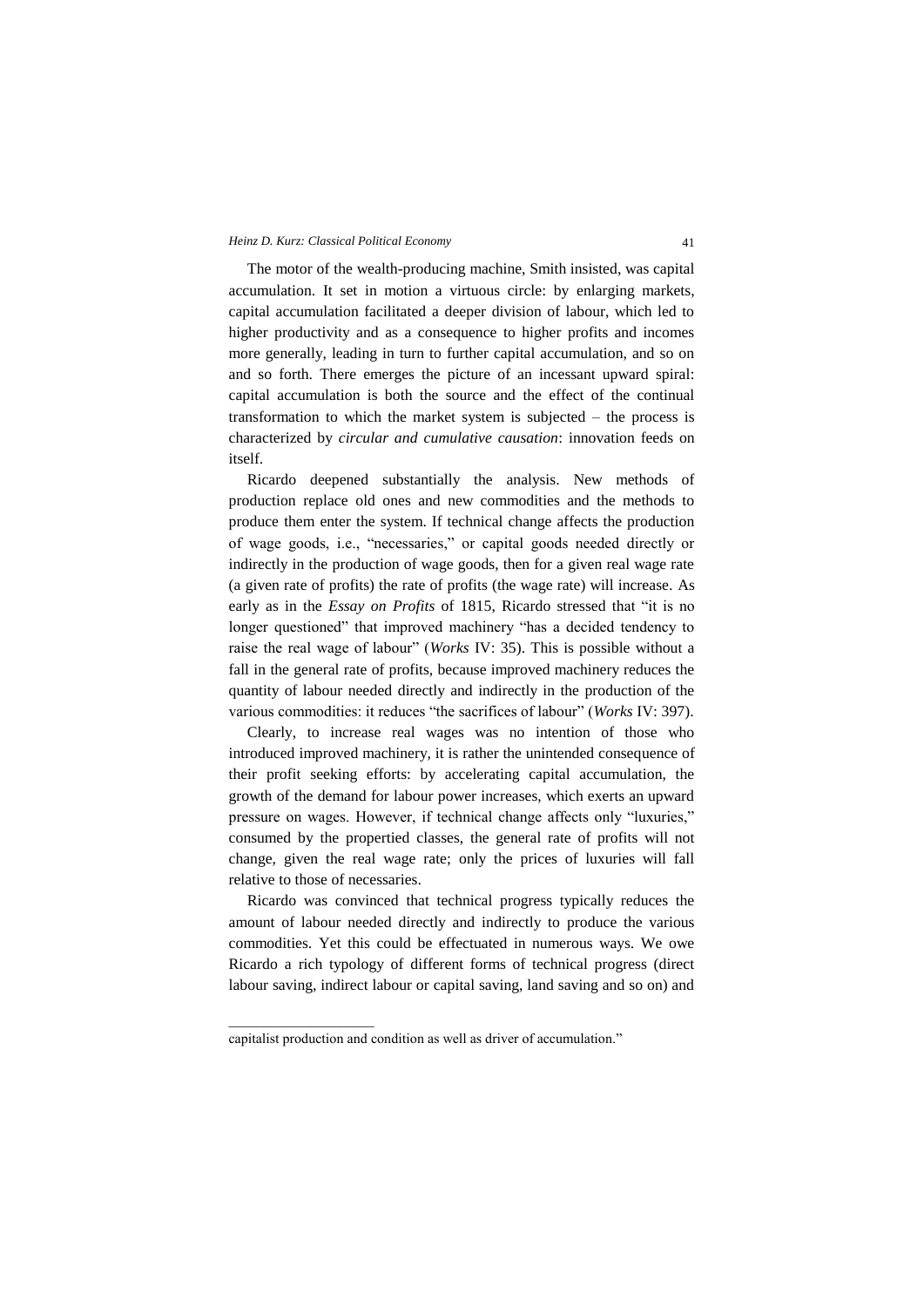the insight that these forms may affect employment, income distribution and other important economic magnitudes in very different ways. In the chapter on machinery, added to the third edition of the *Principles* (1821), Ricardo discussed a particular form of technical progress, which, he insisted, "is often very injurious to the interests of the class of labourers" (*Works* I: 388). The case under consideration is "the substitution of machinery for human labour" that reduces the gross product. It is characterised by an increase both in labour productivity and in the capitalto-output ratio, and thus a decrease in the maximum rate of profits: it is both labour saving and (fixed) capital using. The gross-produce reducing mechanization entails what was later called "technological unemployment," which will typically exert a downward pressure on real wages, viz. its injurious effect on workers.<sup>6</sup>

Ricardo argued that foreign trade increases the set of commodities and methods of production to which a country has access via imports bought with exports, and therefore can be expected to affect income distribution and relative prices via the channels mentioned above. He also had a clear understanding of *induced technical change*: A newly invented machine, for example, may not be introduced by cost-minimizing producers, because at the given real wage rate and prices it would not be profitable to do so: it has been born into an environment that is inimical to it. In Schumpeter's words, it would be an "invention," but would not (immediately) become an "innovation," because the new knowledge would not be applied. However, as capital accumulates and the population grows, wages and prices typically change, which may eventually render the invention profitable (see Kurz 2015: section 7).

It is interesting to note that Ricardo even contemplated the limiting case of a *fully automated system of production* and pointed out: "If machinery could do all the work that labour now does, there would be no demand for labour. Nobody would be entitled to consume any thing who was not a capitalist, and who could not buy or hire a machine" (*Works* VIII: 399f). He thus anticipated in an extreme form the trend towards automation which advanced economies are currently experiencing. And he saw that

-

<sup>&</sup>lt;sup>6</sup> In Marx we encounter Ricardo's case as the allegedly dominant form of technical progress in capitalism, characterized by a growing "organic composition of capital" and thus a falling maximum rate of profits, which will eventually, Marx was convinced, also force the actual rate of profits to fall.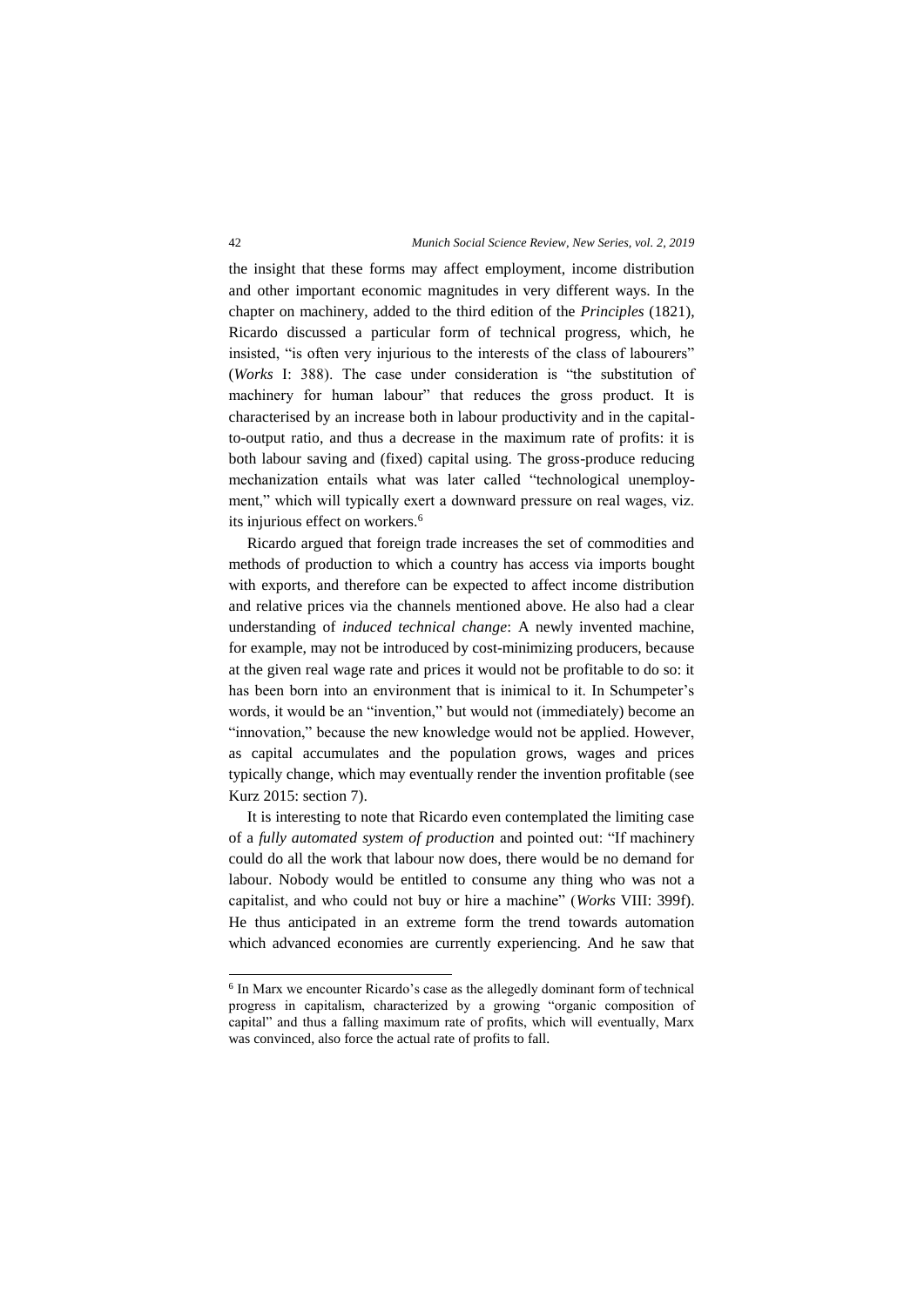this trend poses potentially serious problems as regards employment and income distribution.

# **15. The "law of population"**

The doctrines of the classical economists are typically associated with some form or other of the Malthusian "law of population," according to which any increase of real wages above bare subsistence spurs population growth, which counteracts any rise in real wages. Smith anticipated and Thomas Robert Malthus unswervingly advocated variants of this view. As regards the long-term trend of the real wage rate, the question then was whether technical progress would outweigh population growth: while Malthus was pessimistic, Smith was optimistic.

Ricardo assumed a given subsistence wage in one part of his economic analysis, but abandoned it in another one. Close scrutiny shows that he distinguished between the determination of the rate of profits and relative prices in *given* economic circumstances, that is, at a given time and place, and the movement of all distributive variables, including wages, in *changing* circumstances, that is, over time. In the former case, Ricardo insisted, as we have seen, that the rate of profits and relative prices are fully determined in terms of the given system of production and a given level of real wages. For an essentially tactical reason he was prepared to come partly Malthus' way by assuming the law of population, because then the real wage rate could be taken as a given ("subsistence") magnitude. This rendered the explanation of profits residually in terms of the surplus product a great deal easier and should have prevented Malthus from escaping the logic of Ricardo's reasoning.

When Ricardo in his theory of capital accumulation and economic development then turned to a system incessantly in movement and transformation from within, he emphasized that the real wage rate can no longer be taken as given and constant and explicitly distanced himself from the Malthusian law of population. He stressed the historical and social dimensions of the natural wage (*Works* I: 96–7) and that "population may be so little stimulated by ample wages as to increase at the slowest rate – or it may even go in a retrograde direction" (*Works* I: 169). "Better education and improved habits" may break the connection between population and necessaries (*Works* II: 115). Workers may get "more liberally rewarded" and thus participate in the sharing out of the surplus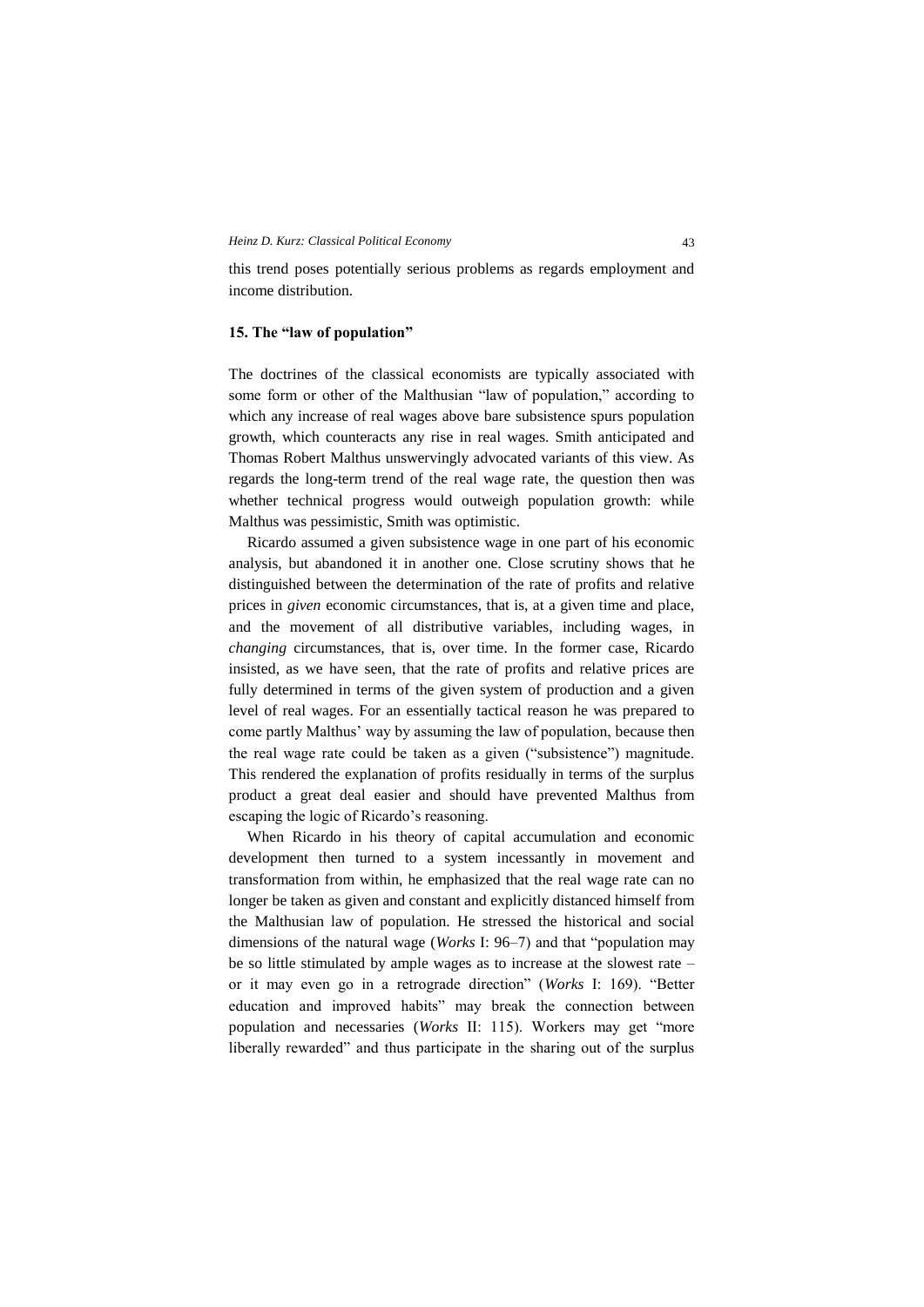product (*Works* I: 48). If this were the case for a prolonged period of time, a sort of ratchet effect may be observed: the higher real wages become customary and define a new level of "natural" wages. As early as in the *Essay on Profits*, Ricardo stressed that "it is no longer questioned" that improved machinery "has a decided tendency to raise the real wage of labour" (*Works* IV: 35; see also VIII: 171).

It follows that the concept of "natural wages" in Ricardo is defined with reference to the wealth of a society and the growth regime it experiences and must not be interpreted as indicating a given and constant real wage rate – nothing of this sort. An implication of this is that Ricardo felt the need to replace the real (that is, commodity) wage rate by a share concept, or "proportional wages" (Sraffa 1951: lii), that is, "the proportion of the annual labour of the country … devoted to the support of the labourers" (*Works* I: 49). It was on the basis of this wage concept that he asserted his fundamental proposition on distribution: the rate of profits depends inversely on proportional wages (see Gehrke 2011).

To conclude, the classical surplus explanation of profits applies both in a regime, in which the law of population holds, and in a regime, in which it doesn't. Ricardo's main concern was clearly with the latter.

## **15. Foreign trade**

Smith was convinced that the mercantile system of monopolies, import restrictions and export promotion led to a misguided allocation of resources, dampened economic dynamism, and had unwanted distributional effects. It went against the liberal principles of "equality [in the sense of equal rights], liberty, and justice." Smith was especially critical of the mercantilist promotion of cities (and therewith of industry) and foreign trade. This went against the "natural course of things," in which agriculture is the first sector to develop, followed by industry and cities in tandem with domestic trade, and foreign commerce only in a final stage. Agriculture is said to have the highest added value, since in that sector "nature labours along with man" and "costs no expense." This originally physiocratic idea would later be subjected to persuasive critique by Ricardo. But foreign trade, although it offered opportunities for higher profits, also harboured higher risks and greater insecurity for capital investment, according to Smith. The risk-averse capital owner therefore preferred to invest at home and, in pursuing his own advantage there,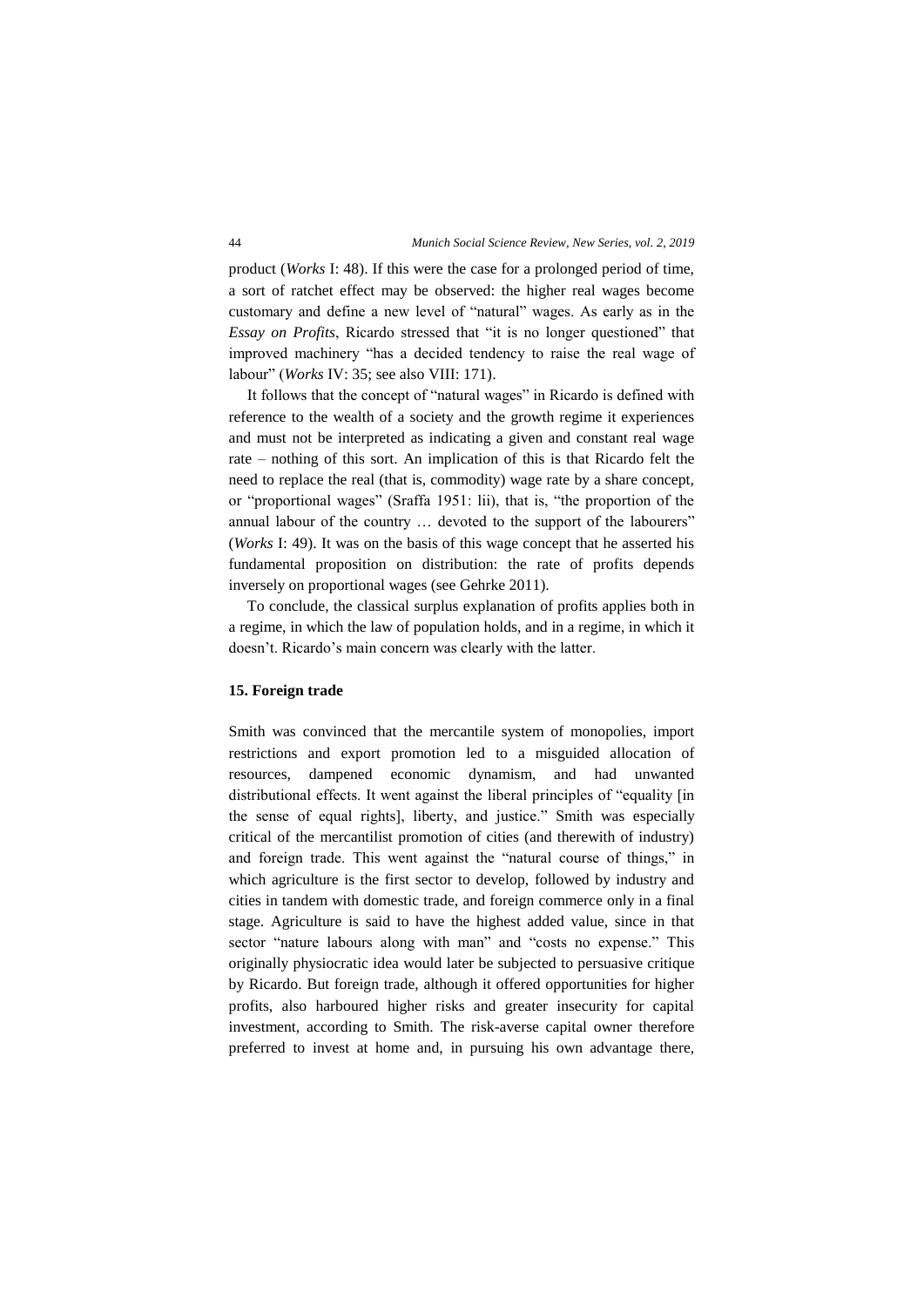provided for higher domestic employment and income: "He is . . . led by an invisible hand to promote an end which was no part of his intention."

Smith was an eloquent advocate of free trade and what today is called "globalization." But his advocacy was tied to an important condition: the advantages of free trade had to accrue to the benfit of *all* countries and parties involved, which again points to the importance of good government.

Ricardo regarded Smith's explanation of how countries specialize based on absolute advantages in production costs for goods as incomplete. Assume, he argued, that the home country can produce all goods at lower costs than can be done abroad. Then, initially, it is only the home country that exports goods, which foreign countries import. This leads to an inflow of gold (the money commodity) at home and to an outflow from abroad (David Hume's *price-specie flow mechanism*). According to the quantity theory of money, prices rise at home and fall abroad. At some point the prices of some commodities abroad fall below those at home, so that the absolute cost advantage reverses itself, and the foreign countries can now export the commodities under consideration. To which commodities does this apply?

Ricardo developed the *principle of comparative advantage* as an answer and exemplified it in terms of the trade in cloth and wine between England and Portugal. Assume that, in Portugal, 90 hours of labour are needed to produce a bale of cloth and 80 hours for a cask of wine. In England, meanwhile, it takes 100 hours for cloth and 120 hours for wine. Portugal possesses an absolute advantage with respect to both products, and with respect to wine also a comparative (relative) advantage: the cost difference for wine (80/120) is greater than for cloth (90/100). (Correspondingly England faces an absolute disadvantage with respect to both products but a comparative advantage with respect to cloth.) For Portuguese producers, it is worthwhile to specialize in the production and export of wine while importing cloth from England, where the English absolute disadvantage is comparatively small.

We may explain Ricardo's important principle, which Paul A. Samuelson called both "true" and "nontrivial," in another way, drawing attention to the involved possibility of *arbitrage*, meaning here the exploitation of price differences in the two countries involved. Assume that the two countries have their own currencies, which are supposed to be nonconvertible – Portugal the Portuguese real and England the pound.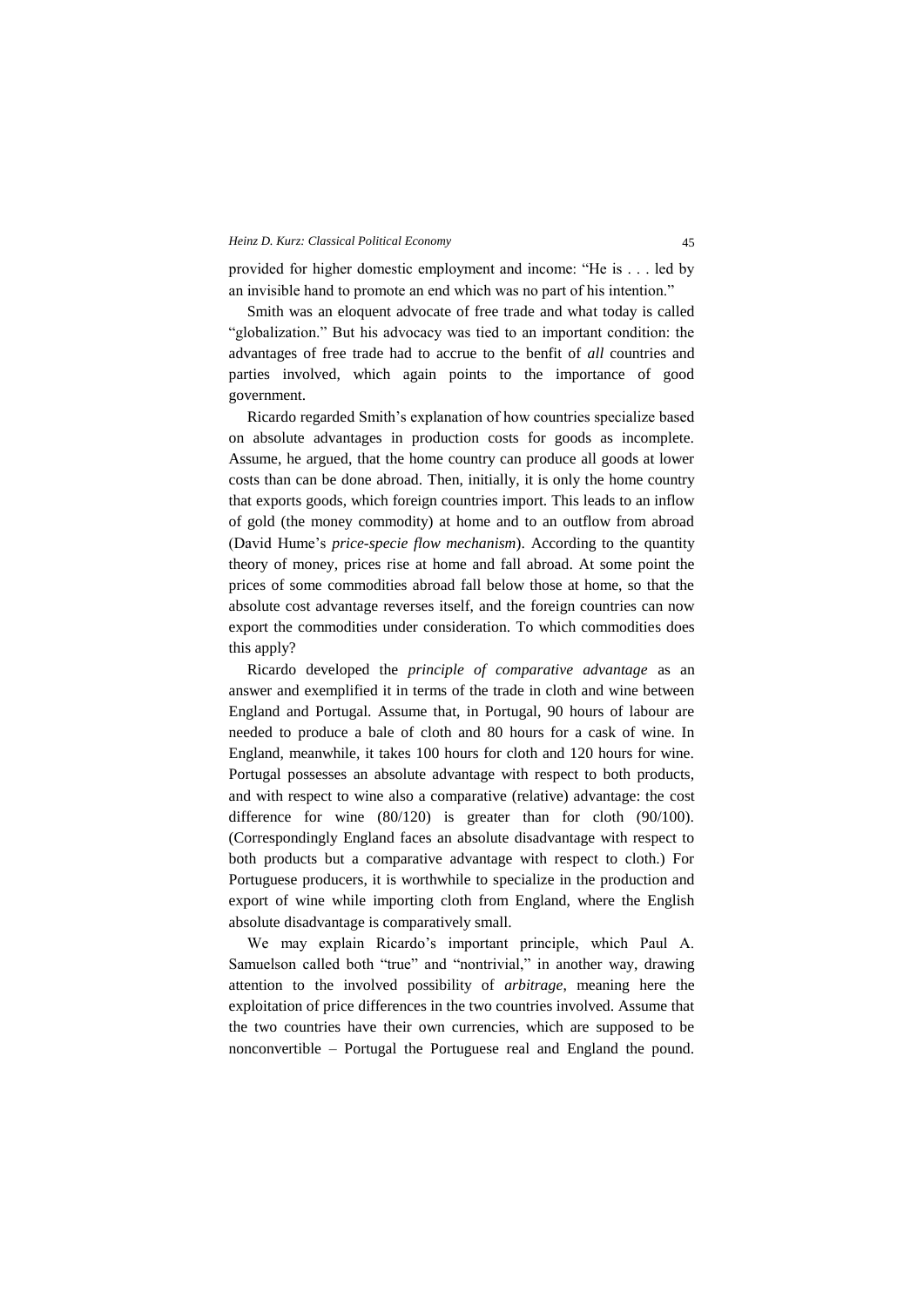Assume that the money prices of the quantities of cloth and wine in the two countries are proportional to the quantities of labour spent in producing them, and assume for simplicity that the numbers are the same, the only difference being that now, instead of Portuguese and English labour, we have reals and pounds (Table 1).

| Table 1: |  |  |
|----------|--|--|
|----------|--|--|

| Price in Reals (Portugal) and Pounds (England) of |       |      |
|---------------------------------------------------|-------|------|
| a given quantity of                               | Cloth | Wine |
| In Portugal (Real)                                | 90    | 80   |
| In England (Pound)                                | 100   | 120  |

One can easily see that trade would be favourable to merchants of both countries. (In the following, for simplicity, we set aside transportation costs.) Take the case of an English merchant. He may buy for £100 a given quantity of cloth, ship it to Portugal, and sell it there for 90 reals. With this sum of money he may then buy wine from a Portuguese wine grower and get altogether  $90/80 = 9/8$  units of wine, where one unit costs 80 reals. This quantity of wine he then ships to England and sells for  $9/8 \times \text{\pounds}120 =$ £135. He thus yields a profit of £135 – £100 = £35 or a rate of profit of 35 per cent on an investment of £100 over the time it took to export cloth and import wine. (It deserves to be noted that the English merchant can use the same ship to export and import goods from and to England.) A similar consideration applies to a Portuguese merchant.

The remarkable fact here is (as opposed to the previous explanation with gold as the universal means of payment) that while commodities are exported and imported, the currencies of the two countries do not cross borders: they stay in the countries of origin; there are no flows of money into and out of a country.

What applies to specialization between countries also applies to trade between people. The happy message of Ricardo's finding is this: whoever is inferior to another person in everything can nonetheless become involved in a division of labour that is mutually advantageous. In this way, Ricardo added an important verse to Adam Smith's hymn of praise on the beneficent effects of the division of labour.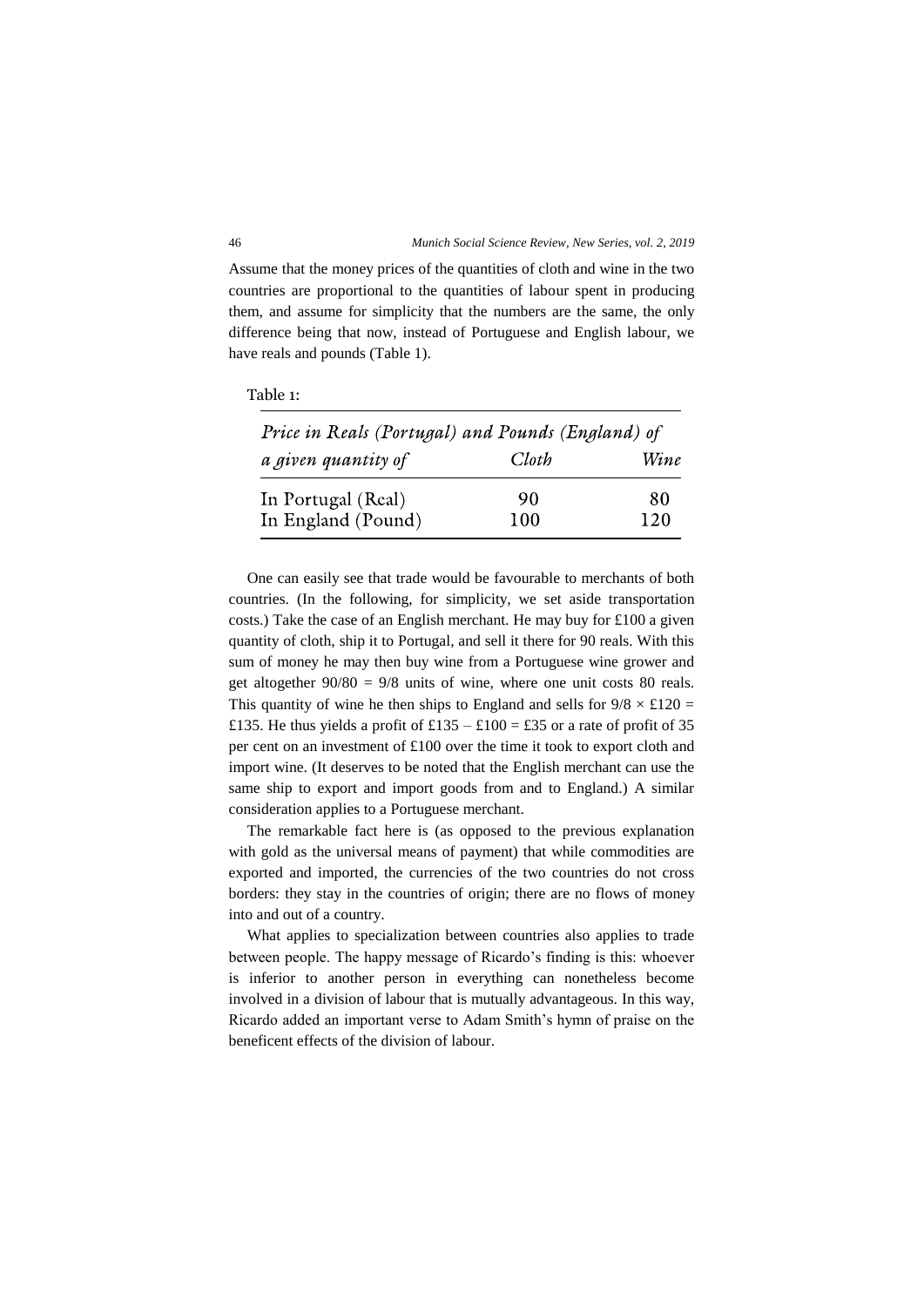### **16. The role of government and the state, and taxation**

Smith differentiated, in a new way, between the subareas of economic activity that should be reserved for the government and state and those that should be left to the private sector. The government, according to his view, should only take on tasks that private agents are either incapable of carrying out or cannot do as well as government can (or can do only at a higher cost). Once the legitimate tasks of the state are fixed, the means to finance them must be decided. According to Smith, the maxim to follow is that the private sector should not be burdened with excessive taxation.

Smith's remarks on this matter are frequently interpreted as a plea for a "minimal" or "night watchman state." This interpretation is untenable. The *Wealth of Nations* includes an impressive set of tasks for the state. Smith was concerned with transforming the old authoritarian state into a modern constitutional and achievement-oriented state that reacts appropriately to the changing needs of the day. He recognized, for instance, that the division of labour could have negative by-products: the devaluation of artisanal skills and the replacement of adult with child labour. He called for state-financed elementary school education to cushion the negative consequences of this development. He listed other responsibilities of the state, including the administration of justice, policing, and national defence; the provision of infrastructure to facilitate the movement of people and commodities; and the organization of large-scale projects in the general interest. In light of historical experiences – especially the introduction on a large scale of paper money in France at the beginning of the eighteenth century and the ensuing Mississippi Bubble – Smith also advocated, as we have already heard, regulating the unstable banking sector, since "those exertions of the natural liberty of a few individuals, which might endanger the security of the whole society, are, and ought to be, restrained by the laws of all governments." And while he considered paper money on a par with technical progress, because it allowed a society to save on the costly provision of gold and silver, he warned that the commerce and industry of a country "cannot be altogether so secure, when they are thus, as it were, suspended upon the *Daedalian wings of paper money*." According to Greek mythology, Daedalus was a gifted craftsman who built wings of wax and feathers with which he and his son Icarus escaped from the island of Crete after having been imprisoned by Minos.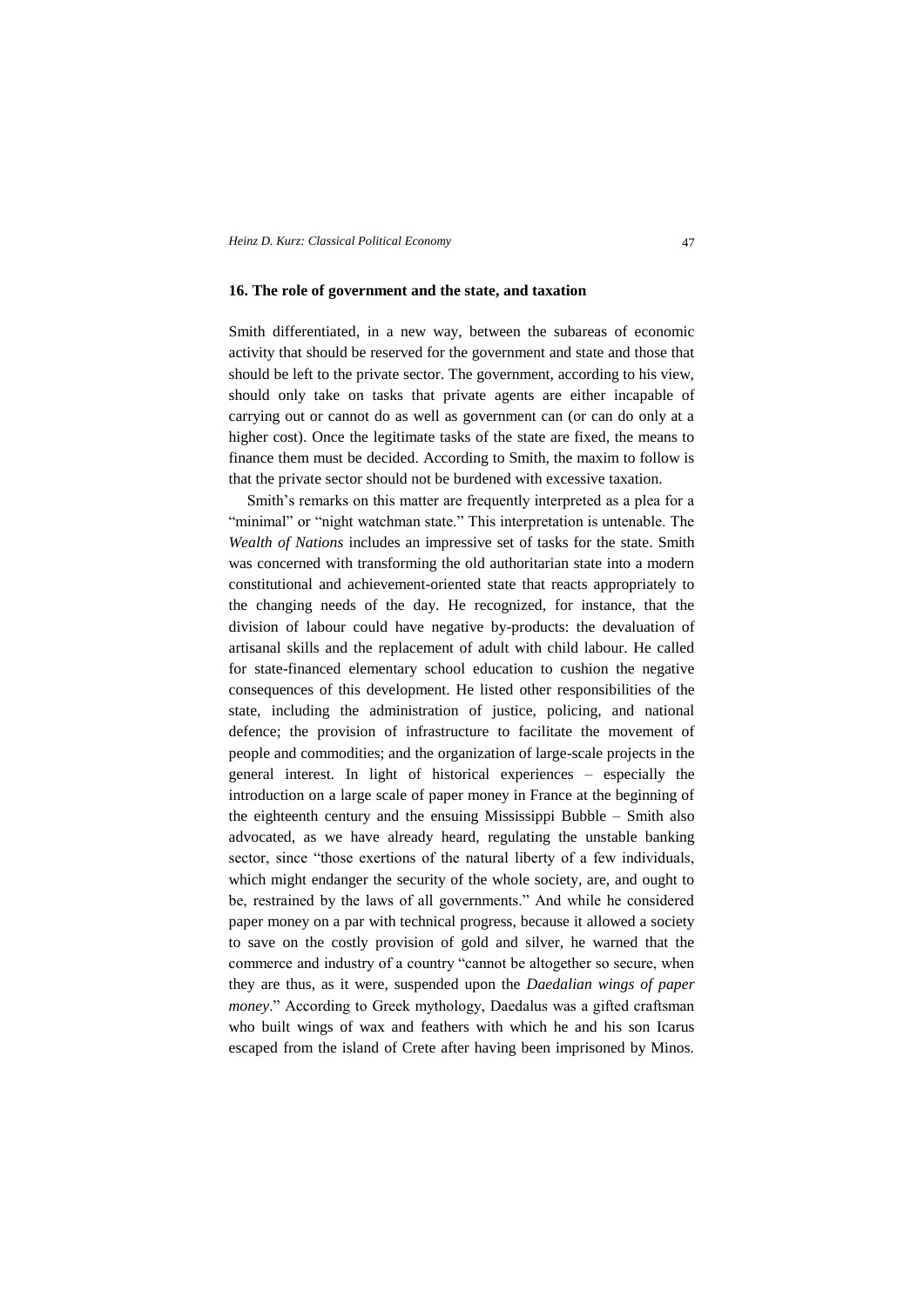But hubris – or was it "irrational exuberance"? – made Icarus ignore his father's warnings: he got too close to the sun, which made the wax in his wings melt, and he fell into the sea and died.

Taxes should be proportionally equal, according to Smith, who thus addressed both the *ability-to-pay principle* (that taxation should be based on income) and the *equivalence principle* (that taxation should be based on the benefits experienced as a result of government activity).

In the *Principles* Ricardo devoted a substantial space and a great deal of attention to taxation and especially the problem of tax incidence and the impact of taxes on the pace of capital accumulation and economic growth. He insisted: "There are no taxes which have not a tendency to lessen the power to accumulate. All taxes must either fall on capital or revenue" (*Works* I: 152). However, he added, the burden of a tax is not necessarily borne by whoever pays it. This insight is then illustrated in a number of cases involving both direct and indirect taxes. For example, on the premise that workers are paid a subsistence wage, a tax on wages could not be borne by workers: nominal wages would rise leaving real wages constant and the tax would accordingly be shifted to capitalists. A similar reasoning applies to the case in which a tax is laid on wage goods or "necessaries." The price of the wage goods and as a consequence the nominal wage would increase. Taxes on "luxuries" on the contrary "fall on those only who make use of them" (*Works* I: 205).

In full accordance with his doctrine that rent does not enter the price of commodities Ricardo insisted that "A tax on rent would affect rent only; it would fall wholly on landlords, and could not be shifted to any class of consumers" (*Works* I: 173). A tax on profits would increase the prices of the products: "if a tax in proportion to profits were laid on all trades, every commodity would be raised in price" (*Works* I: 205). Depending on the consumption patterns of the different classes of society this would affect their respective members differently. A rise in the price of wage goods would again entail a corresponding adjustment of nominal wages: "Whatever raises the wages of labour, lowers the profits of stock; therefore every tax on any commodity consumed by the labourer, has a tendency to lower the rate of profits" (*Works* I: 205), and, as a consequence, the rate of capital accumulation.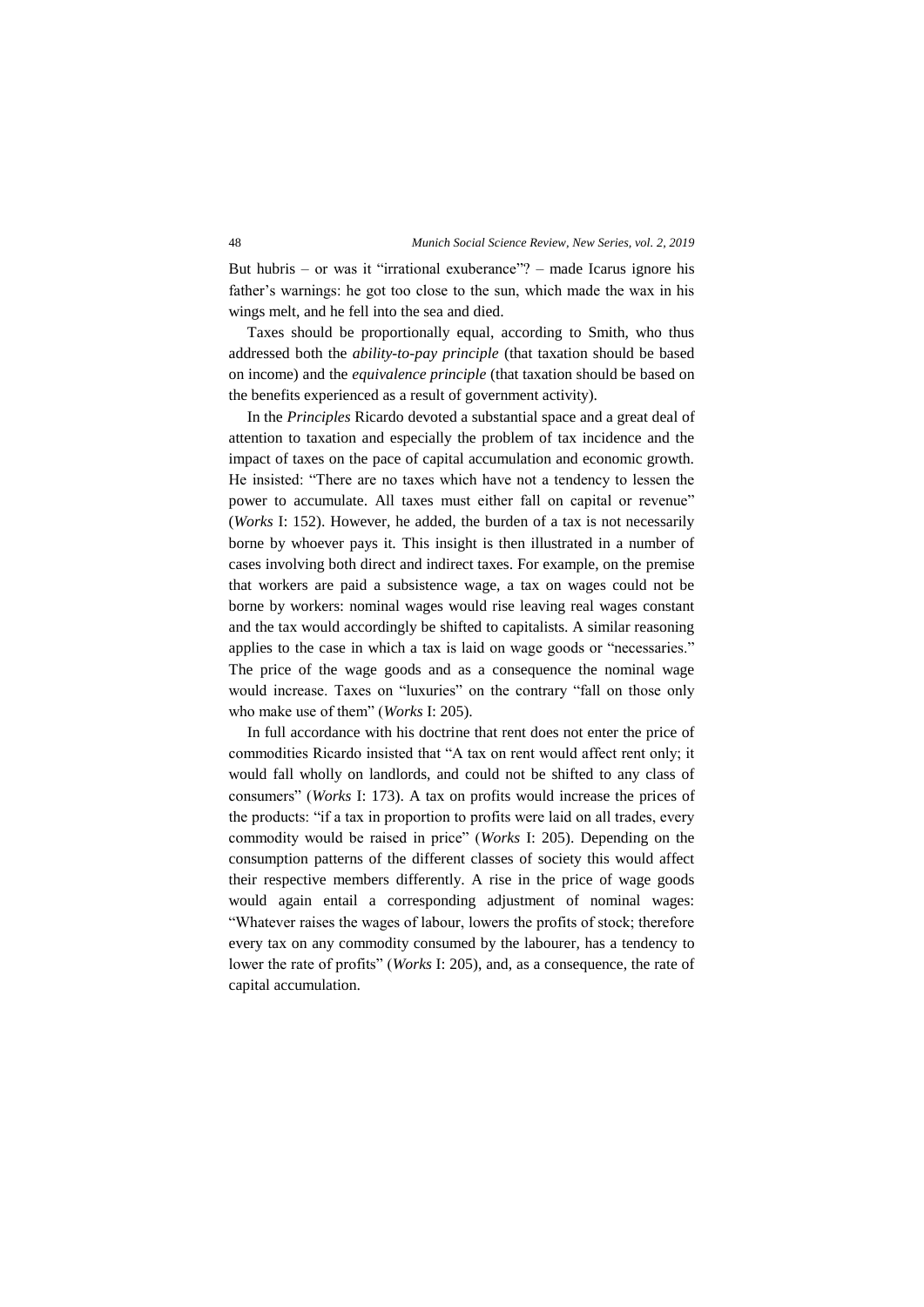### **References**

- Aspromourgos, T. (1995), *On the Origins of Classical Economics. Distribution and Value from William Petty to Adam Smith*, London and New York: Routledge.
- Aspromourgos, T. (2009), *The Science of Wealth. Adam Smith and the Framing of Political Economy*, London and New York: Routledge.
- Bailey, S. (1825), *A Critical Dissertation on the Nature, Measures, and Causes of Value; chiefly in reference to the writings of Mr. Ricardo and his followers*, London: Hunter. Reprint 1967, New York: A.M. Kelley.
- Blaug, M. ([1987] 2008), "British Classical Economics," in: J. Eatwell, M. Milgate and P. Newman (eds), *The New Palgrave. A Dictionary of Economics*, vol. 1. Reprinted in: S.N. Durlauf and L.E. Blume (eds), *The New Palgrave. A Dictionary of Economics*, Second edition, vol. 1.
- Bonar, J. (1894), "Classical economics," in: Palgrave's *Dictionary of Political Economy*, vol. I.
- Cannan, E. (1893), *A History of the Theories of Production and Distribution in English Political Economy from 1776 to 1848*, London: Perceval & Co. Reprint 1967, New York: A.M. Kelley.
- Cantillon, R. ([1755] 1964), *Essai sur la nature du commerce en général*, London: Fletcher Gyles. Edited, with an English translation, by H. Higgs as *Essay on the Nature of Trade in General*, London 1931: Macmillan. Reprint 1964, New York: A.M. Kelley.
- Dobb, M. (1972), *Theories of Value and Distribution since Adam Smith. Ideology and Economic Theory*, Cambridge: Cambridge University Press.
- Garegnani, P. (1984), "Value and Distribution in the Classical Economists and Marx," *Oxford Economic Papers* 36: 291-325.
- Gehrke, C. (2011), "'Price of wages': A curious phrase," in: R. Ciccone, C. Gehrke, and G. Mongiovi (eds.), *Sraffa and Modern Economics*, Vol. I, London: Routledge, pp. 405-22.
- Gehrke, C. (2012), "Rent, as share of produce, not governed by proportions," in: E.S. Levrero, A. Palumbo, and A. Stirati (eds.), *Sraffa and the Reconstruction of Economic Theory*, *Volume 3: Sraffa's Legacy. Interpretations and Historical Perspectives*, London: Palgrave Macmillan.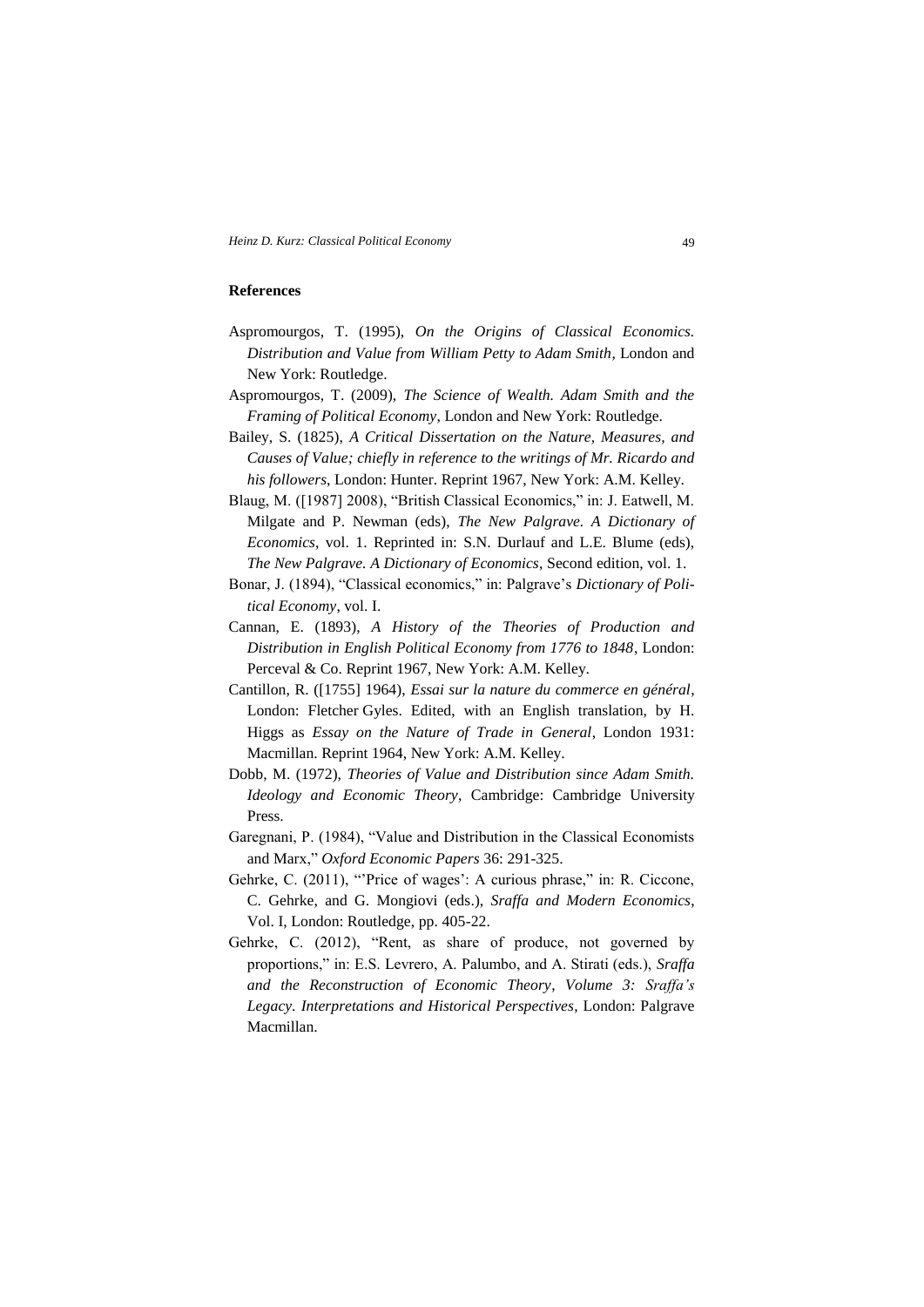- Gehrke, C. and H.D. Kurz (1995), "Karl Marx on Physiocracy," *The European Journal of the History of Economic Thought* 2: 54-92.
- Gehrke, C. and H.D. Kurz (2006), "Sraffa on von Bortkiewicz: Reconstructing the Classical Theory of Value and Distribution," *History of Political Economy* 38, 91-149.
- Kurz, H.D. (2002), "Surplus, Abstinenz, und Lohnfonds: John Stuart Mill zur Theorie der Einkommensverteilung," in: E.W. Streissler (ed.), *Studien zur Entwicklung der ökonomischen Theorie XIX. John Stuart Mill*, Berlin: Duncker & Humblot, pp. 253-280.
- Kurz, H.D. and N. Salvadori (1995). *Theory of Production. A Long-Period Analysis*. Cambridge: Cambridge University Press.
- Kurz, H.D. and N. Salvadori (eds.) (1998), *The Elgar Companion to Classical Economics*, two vols, Cheltenham and Northampton: Edward Elgar.
- Malthus, T.R. ([1820] 1989), *Principles of Political Economy*, Variorum edition, 2 vols, edited by John Pullen, Cambridge: Cambridge University Press.
- Malthus, T.R. ([1827] 1971), *Definitions in Political Economy. Preceded by an Inquiry into Rules That Ought to Guide Political Economists in the Definition and Use of their Terms; With Remarks on the Deviations from These Rules in Their Writings*. Reprint 1971, New York: A. M. Kelley.
- Marx, K. ([1859] 1970), *A Contribution to the Critique of Political Economy*, New York: International Publishers.
- Marx, K. ([1861-63] 1988), *Theories of Surplus Value*, 3 vols, Moscow: Progress Publishers.
- Marx, K. ([1867] 1954), *Capital*. *A Critique of Political Economy*, vol. I, Moscow: Progress Publishers.
- Mill, J. ([1844] 1965), *Elements of Political Economy*, Third edition, Reprint 1965, New York: A.M. Kelley.
- Mill, J. S. ([1848] 1965), *Principles of Political Economy with Some of their Applications to Social Philosophy*, Toronto: University of Toronto Press.
- O'Brien, D.P. (1975), *The Classical Economists*, London: Oxford University Press.
- O'Brien, D.P. (2004), *The Classical Economists Revisited*, Princeton and Oxford: Princeton University Press.